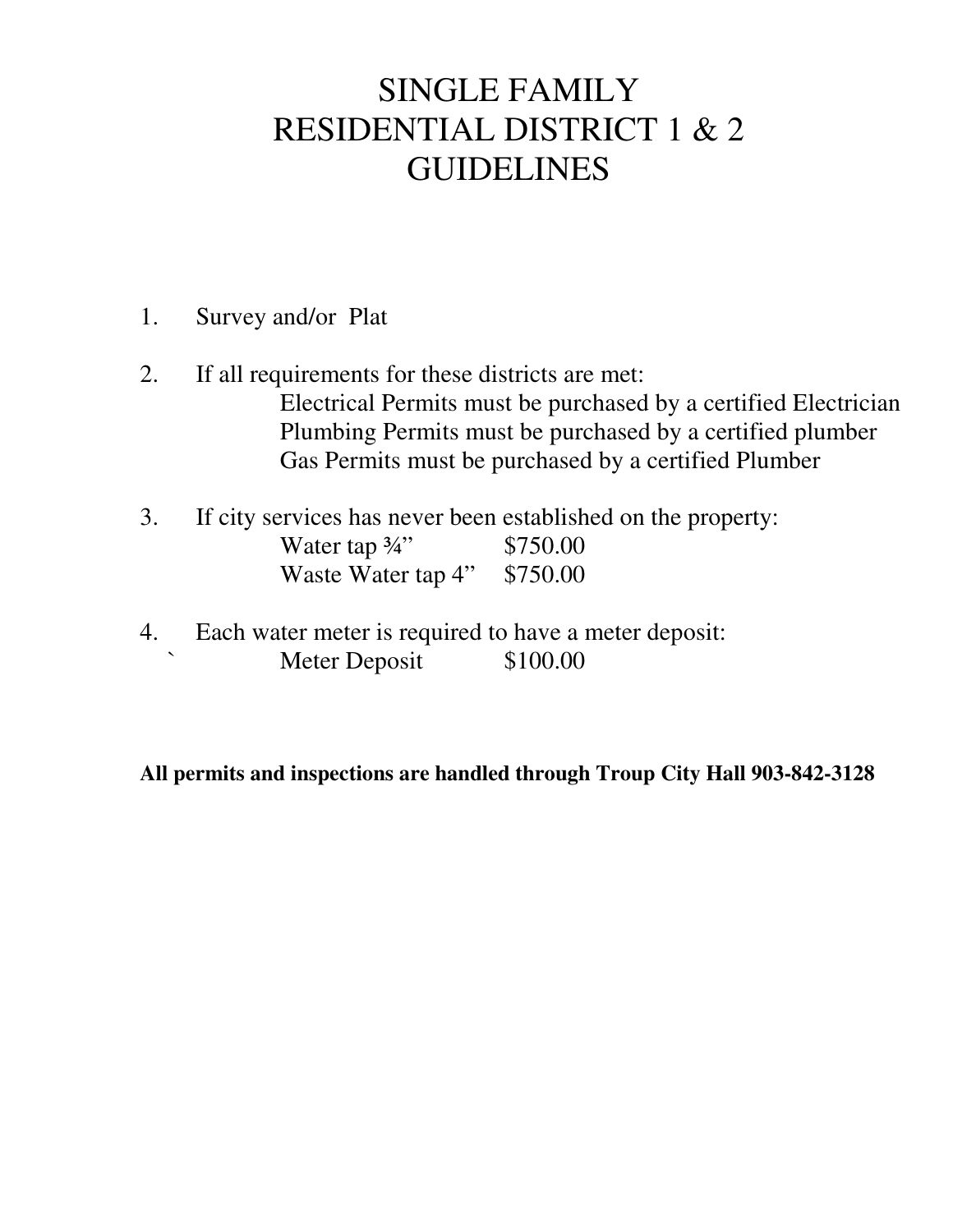# **SECTION 7 COMPLIANCE WITH ZONING REGULATIONS**

# 7.1 Compliance With Zoning Regulations Required

All land, buildings, structures, or appurtenances thereon located within the City of Troup which are hereafter occupied, used, erected, altered, removed, placed, demolished, or converted shall be occupied, used, erected, altered, removed, placed, demolished, or converted in conformance with the zoning regulations prescribed for the zoning district in which such land or building is located as hereinafter provided.

# 7.2 Building Permits Prohibited Without Plat

No permit for the construction of or placement of a building or buildings upon any tract or plot shall be issued unless the plot or tract is part of a plat of record, properly approved by the Planning and Zoning Commission and City Council and filed in the Plat Records of county or counties in which the plot or tract is located.

# 7.3 Exclusions

Nothing herein contained shall require any change in the plans, construction, or designated use of a building under construction at the time of the passage of this ordinance and which entire building shall be completed within one (1) year from the date of passage of this ordinance.

# 7.4 One Main Building on a Lot or Tract

Only one main building for one family or two family use with permitted accessory buildings may be located upon a lot or tract. Every dwelling shall face or front upon a public street or approved place other than an alley, which street or approved place shall have a minimum width of twenty-five (25) feet. Where a lot is used for retail and dwelling purposes, more than one main building may be located upon the lot but only when such buildings conform to all the open space, parking, and density requirements applicable to the uses and districts. Whenever two or more main buildings, or portions thereof, are placed upon a single lot or tract and such buildings will not face upon a public street, the same may be permitted when the site plan for such development is approved by the City Council. No parking area, storage area, or required open space for one building shall be computed as being the open space, yard, or area requirements for any other dwelling or other use.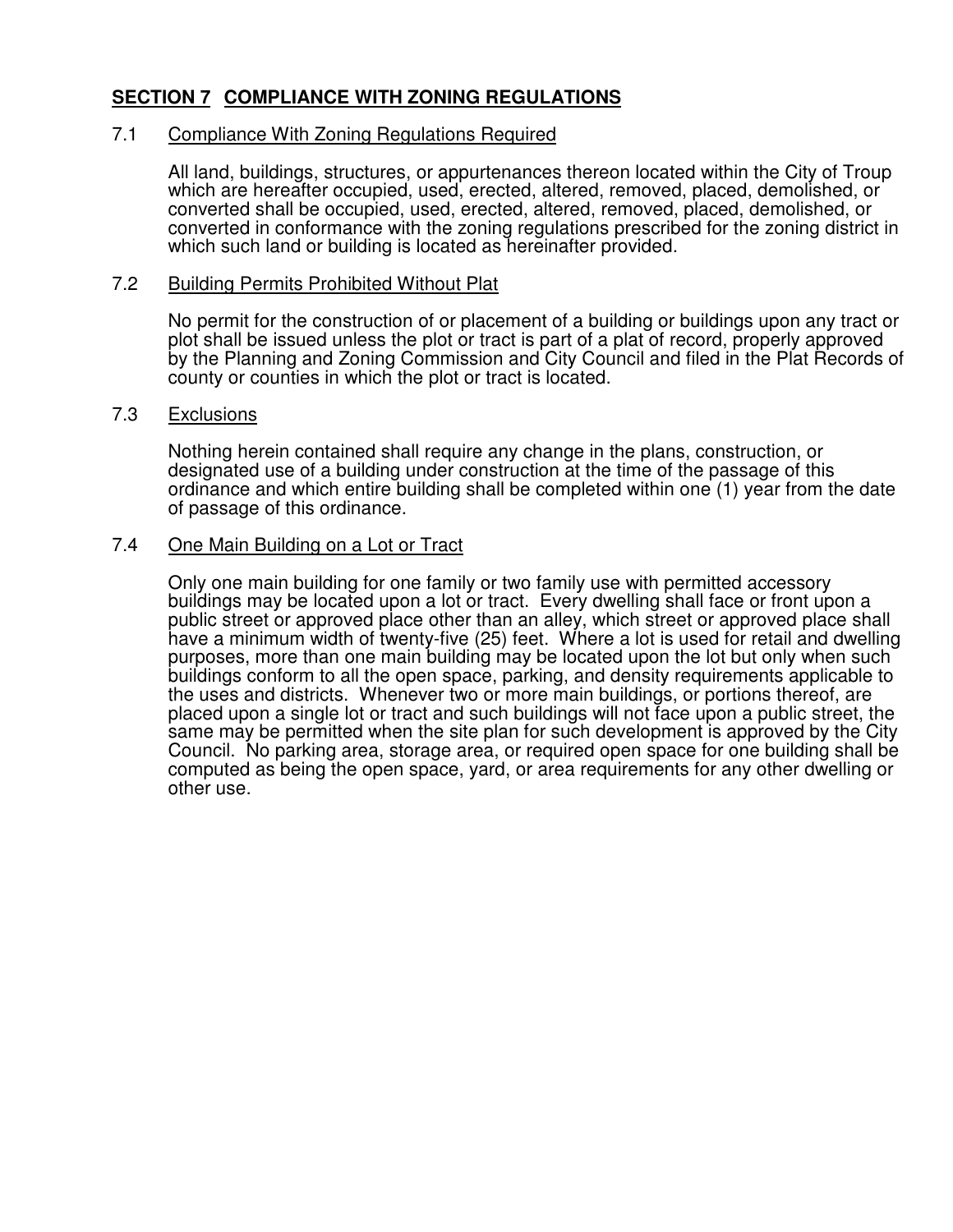# **APPENDIX 1**

# **DISTRICT REGULATIONS**

|                                            | $\mathbf{A}$ | SF-E   | $SF-1$ | $SF-2$ | $\ensuremath{\mathsf{T}}\ensuremath{\mathsf{F}}$ | <b>MF</b>    | MH<br>$-1$   | MH<br>$-2$   | $C-$<br>$\mathbf{1}$ | $C-$<br>$\overline{2}$ | $M-$<br>$\mathbf{1}$ | $M-2$        |
|--------------------------------------------|--------------|--------|--------|--------|--------------------------------------------------|--------------|--------------|--------------|----------------------|------------------------|----------------------|--------------|
| <b>MAXIMUM</b><br><b>HEIGHT</b><br>(feet)  | 35           | 35     | 35     | 30     | 30                                               | 45           | 30           | 35           | 45                   | 50                     | 50                   | 50           |
| <b>SIDE YARD</b><br><b>WIDTH</b><br>(feet) | 15           | 15     | 12     | 8      | 8                                                | 15           | 15           | $\, {\bf B}$ | $\bf{B}$             | $\, {\bf B}$           | $\, {\bf B}$         | $\, {\bf B}$ |
| <b>REAR YARD</b><br>(feet)                 | 30           | 30     | 20     | 15     | 10                                               | 10           | $\, {\bf B}$ | $\, {\bf B}$ | $\bf{B}$             | $\, {\bf B}$           | $\, {\bf B}$         | $\, {\bf B}$ |
| <b>FRONT</b><br><b>YARD</b><br>(feet)      | 35           | 35     | 25     | 20     | 20                                               | 20           | $\, {\bf B}$ | $\bf{B}$     | $\bf{B}$             | $\, {\bf B}$           | $\bf{B}$             | $\, {\bf B}$ |
| <b>LOT AREA</b><br>(square feet)           | 87,120       | 43,560 | 9,000  | 6,000  | 6,000                                            | $\mathbf{A}$ | $\mathbf{A}$ | $\mathbf{A}$ | $\bf{B}$             | $\, {\bf B}$           | $\, {\bf B}$         | $\bf{B}$     |
| <b>MINIMUM</b><br>LOT WIDTH<br>(feet)      | 100          | 100    | 70     | 60     | 50                                               | 70           | $\, {\bf B}$ | $\bf{B}$     | $\, {\bf B}$         | $\, {\bf B}$           | $\, {\bf B}$         | $\bf{B}$     |
| <b>MINIMUM</b><br>LOT DEPTH<br>(feet)      | 200          | 200    | 100    | 90     | 90                                               | 150          | $\, {\bf B}$ | $\, {\bf B}$ | $\bf{B}$             | $\, {\bf B}$           | $\bf{B}$             | $\, {\bf B}$ |
| <b>MAXIMUM</b><br>LOT<br><b>COVERAGE</b>   | $10\%$       | 10%    | 45%    | 60%    | 60%                                              | 50%          | $\, {\bf B}$ | $\bf{B}$     | $\bf{B}$             | $\, {\bf B}$           | $\bf{B}$             | $\bf{B}$     |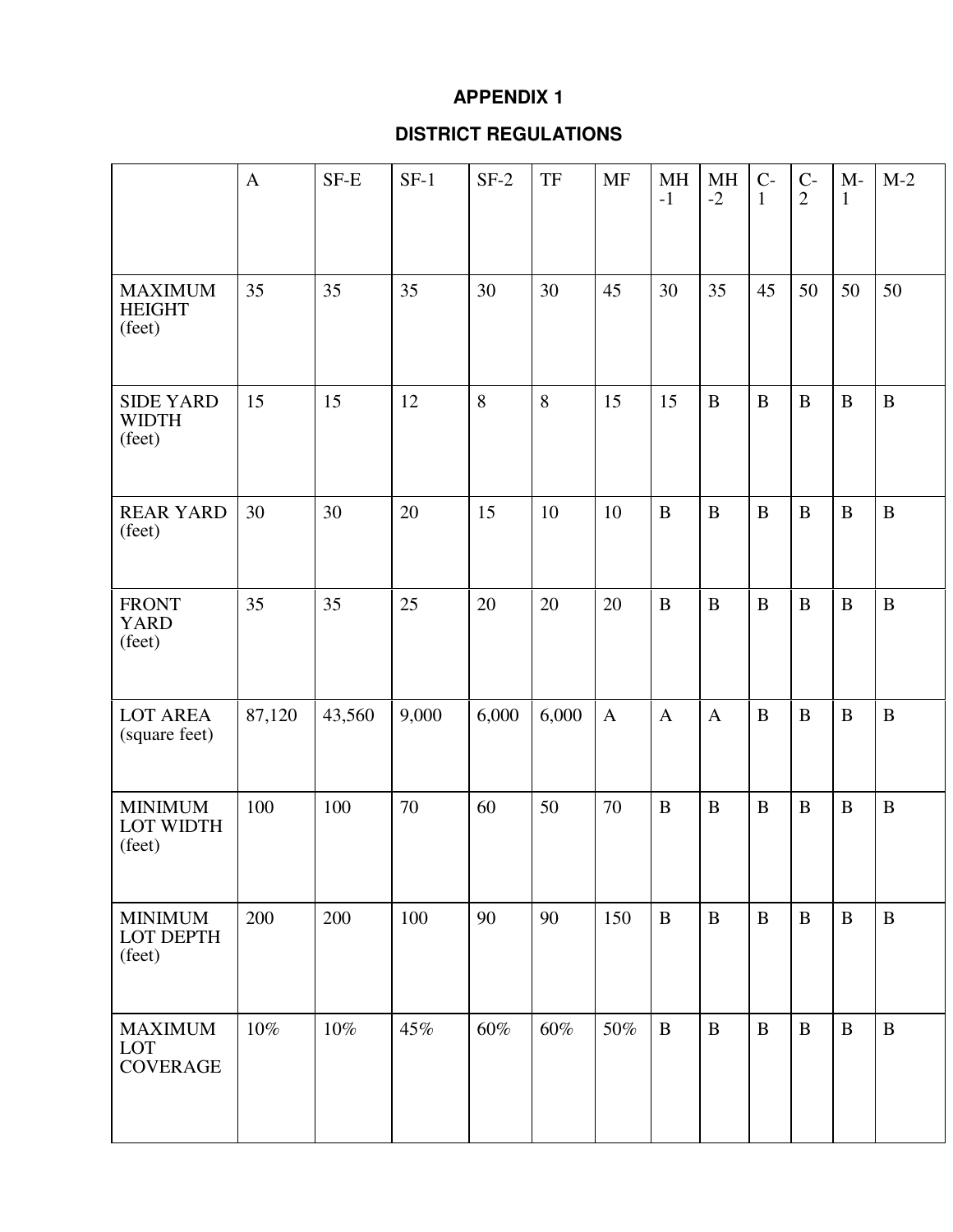A - Total lot area shall not be less than 9,000 square feet for dwelling unit construction. For each dwelling unit over three (3) in number, no less than 1,500 square feet of additional lot area is required.

B - None required except where non-residential use abuts a residential lot in which case the requirements shall be the same as the adjoining residential zone and shall comply with visibility and parking requirements as provided within this ordinance.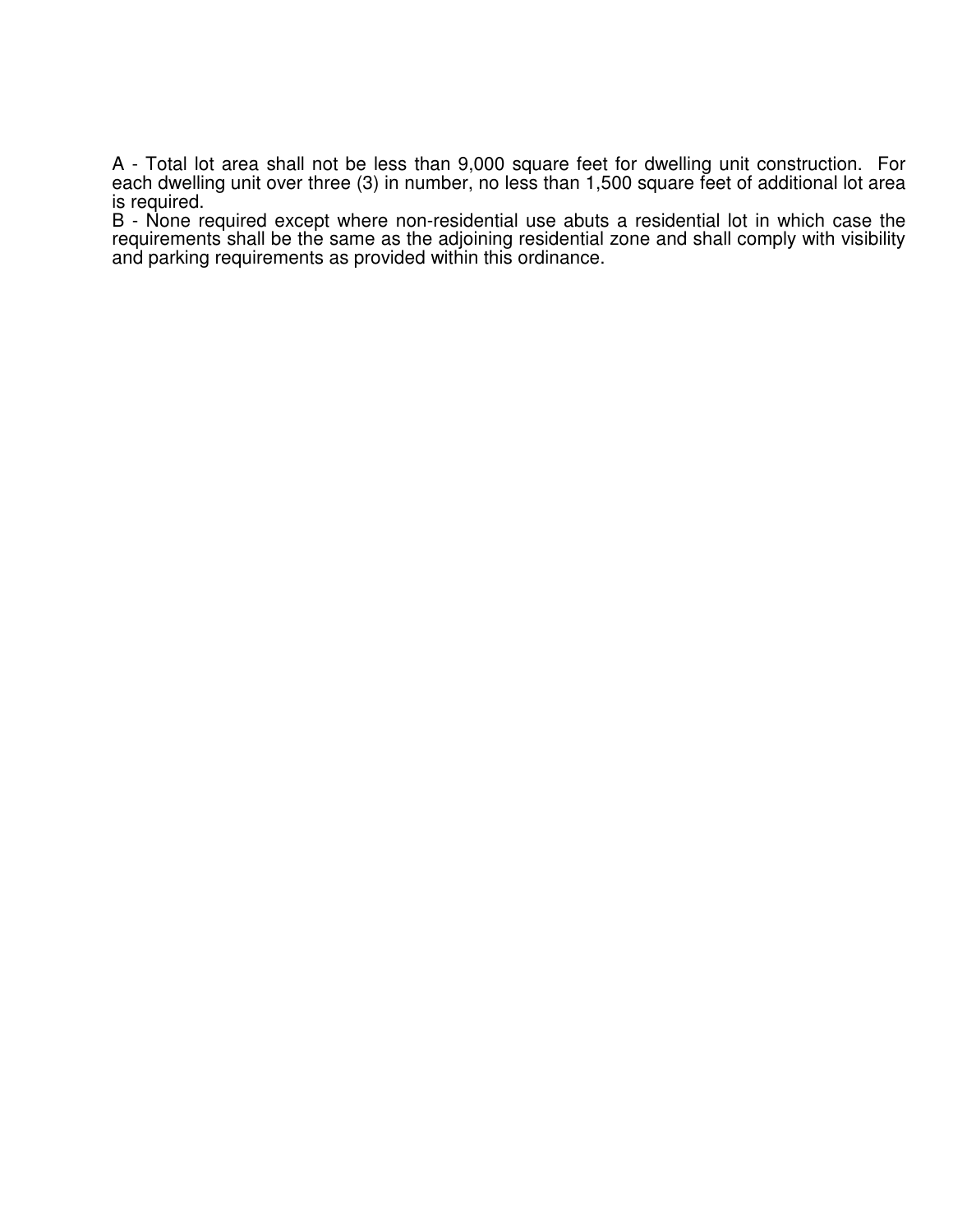# **SECTION 10 SF-1 -- SINGE FAMILY RESIDENTIAL DISTRICT - 1**

## 10.1. General Purpose and Description

The Single Family Residential District - l is designed to accommodate the standard single family residential development. The district can be appropriately located in proximity to multifamily residential areas and certain neighborhood local retail and office uses. Densities in this district will not usually exceed four (4) units per gross acre.

## 10.2 Permitted Uses.

A building or premise in an SF-1 District shall be used only for the following purposes:

10.2.1. Uses as listed in Section 22 of this ordinance. **(Accessory & Incidental Chart)** 

## 10.3. Permitted Specific Uses

The following specific uses shall be permitted in an SF-1 District, when granted in accordance with Section 25:

10.3.1. Uses as listed in Section 22 of this ordinance.

 **(See Accessory & Incidental chart to determine if you need a Specific Use Permit)** 

## 10.4 Height and Area Regulations:

See Appendix 1, Area, Setback, Height, and Coverage Regulations.

## 10.5 Parking Regulations

A minimum of two (2) covered, enclosed parking spaces shall be provided per unit behind the building line. Other off-street parking space regulations are set forth in Section 26.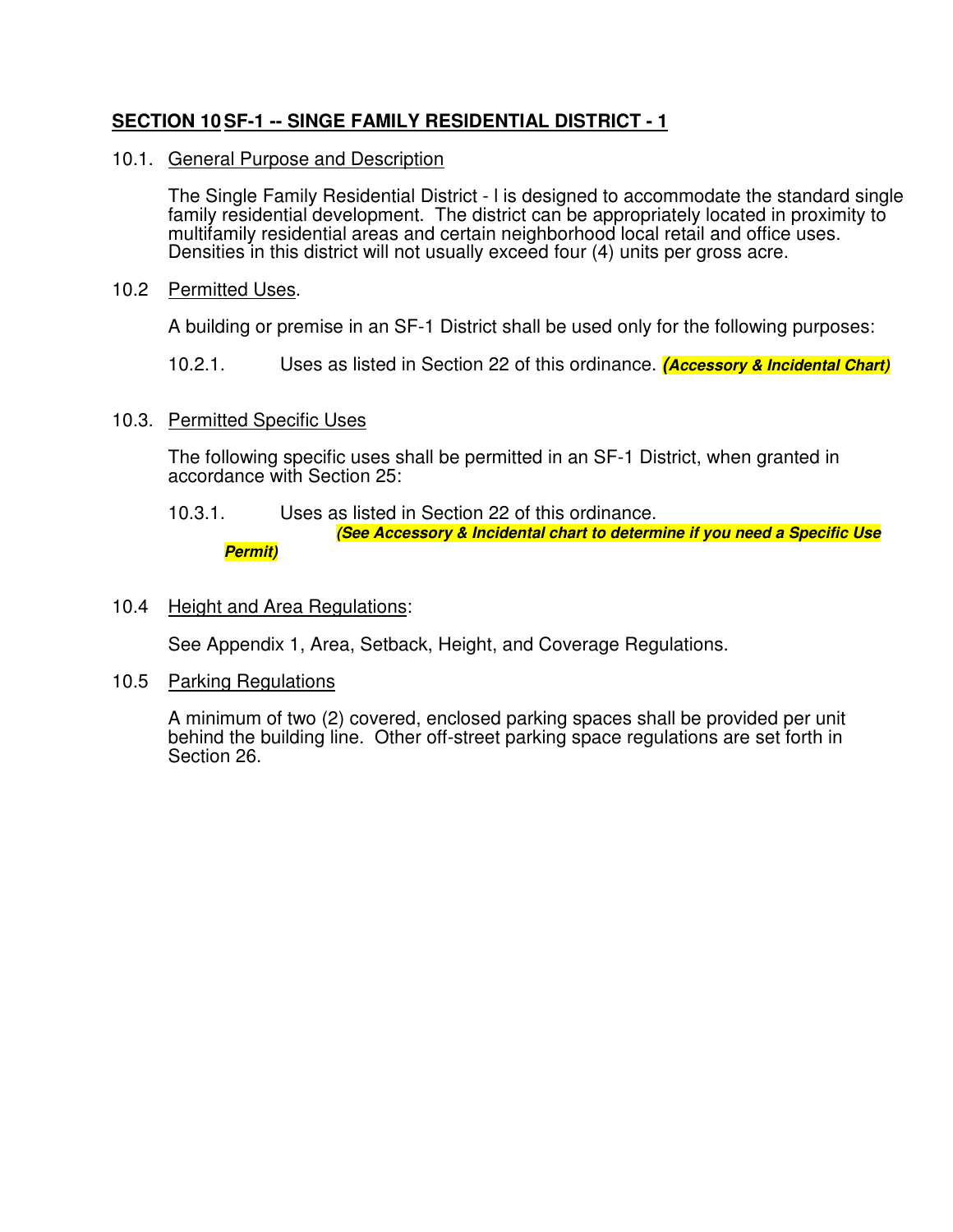# **SECTION 11 SF-2 -- SINGLE FAMILY RESIDENTIAL DISTRICT -- 2**

#### 11.1 General Purpose and Description

The Single Family Residential District - 2 is intended to provide for medium density single family residential development. This district functions as a buffer or transition between major streets, non-residential areas and lower density residential areas. Density in this district will range between four (4) and six (6) units per gross acre.

#### 11.2. Permitted Uses

A building or premise shall be used only for the following purposes:

11.2.1. Uses as listed in Section 22 of this ordinance. **(Accessory & Incidental Chart)**

## 11.3. Permitted Specific Uses

The following specific uses shall be permitted in an SF-2 district, when granted in accordance with Section 25:

# 11.3.1. Uses as listed in Section 22 of this ordinance.

 **(See Accessory & Incidental chart to determine if you need a Specific Use Permit)** 

## 11.4 Height and Area Regulations:

See Appendix 1, Area, Setback, Height, And Coverage Regulations.

#### 11.5. Parking Regulations

A minimum of one (1) covered, enclosed parking space shall be provided per unit behind the front yard line. Other off-street parking space regulations are set forth in Section 26.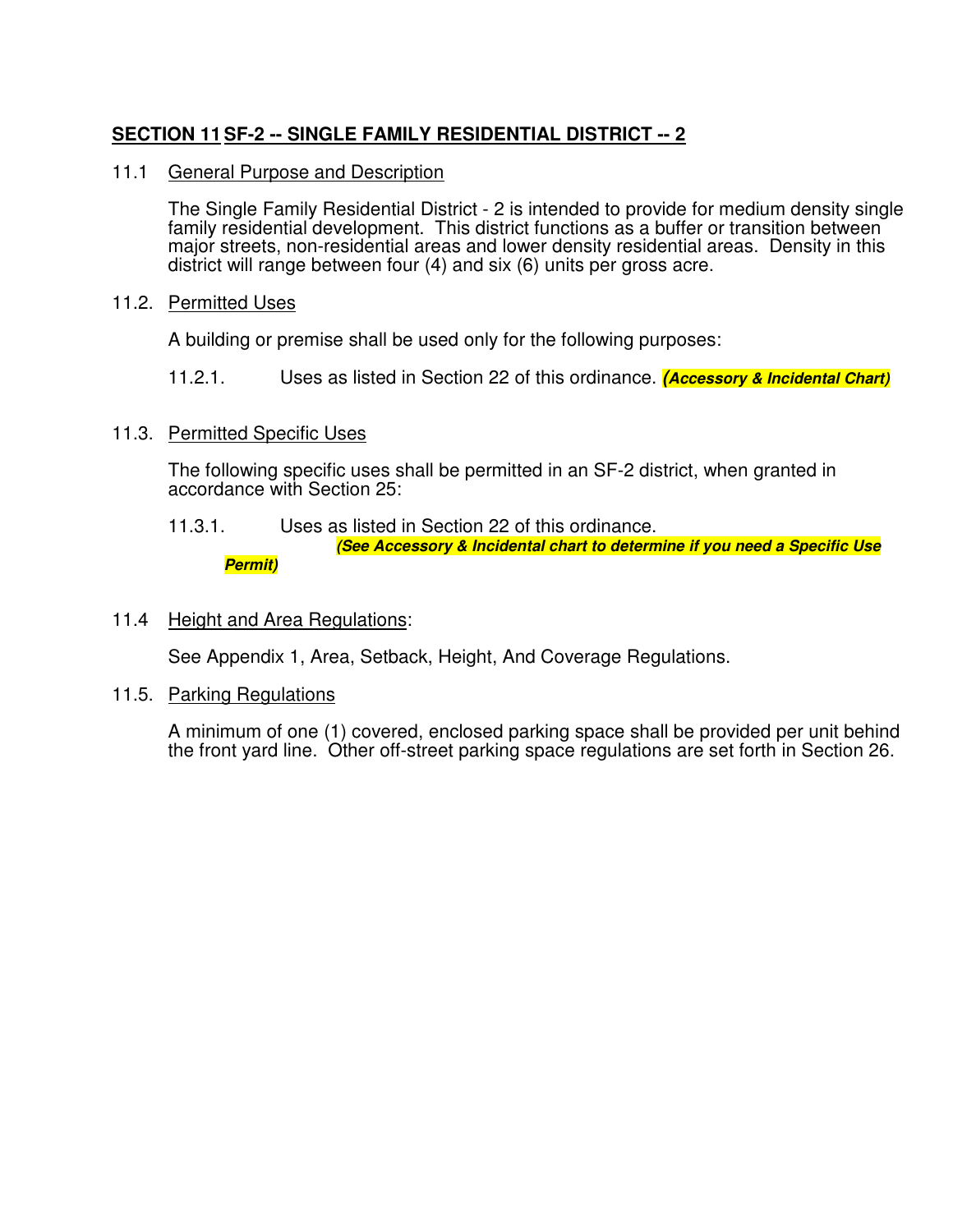# **SECTION 22 USE OF LAND AND BUILDINGS**

No land shall hereafter be used and no building or structure shall hereafter be occupied, used, erected, altered, removed, placed, demolished or converted which is arranged or designed to be used for other than those uses specified for the district in which it is located as set forth by the following Schedule of Uses listed in the following tables.

## **LEGEND FOR INTERPRETING SCHEDULE OF USES**

- **( X )** Designates use permitted in district indicated.
- **( no entry )** Designates use prohibited in district indicated.
- **( S )** Designates use which may be approved as Specific Use Permit

The numbers in the "note" column refer to description/definitions listed in Section 23 Descriptions/Definitions of Uses. Additional regulations relating to use of land and buildings in individual zoning districts are listed in Sections 8 through 21 and Section 27 of this ordinance.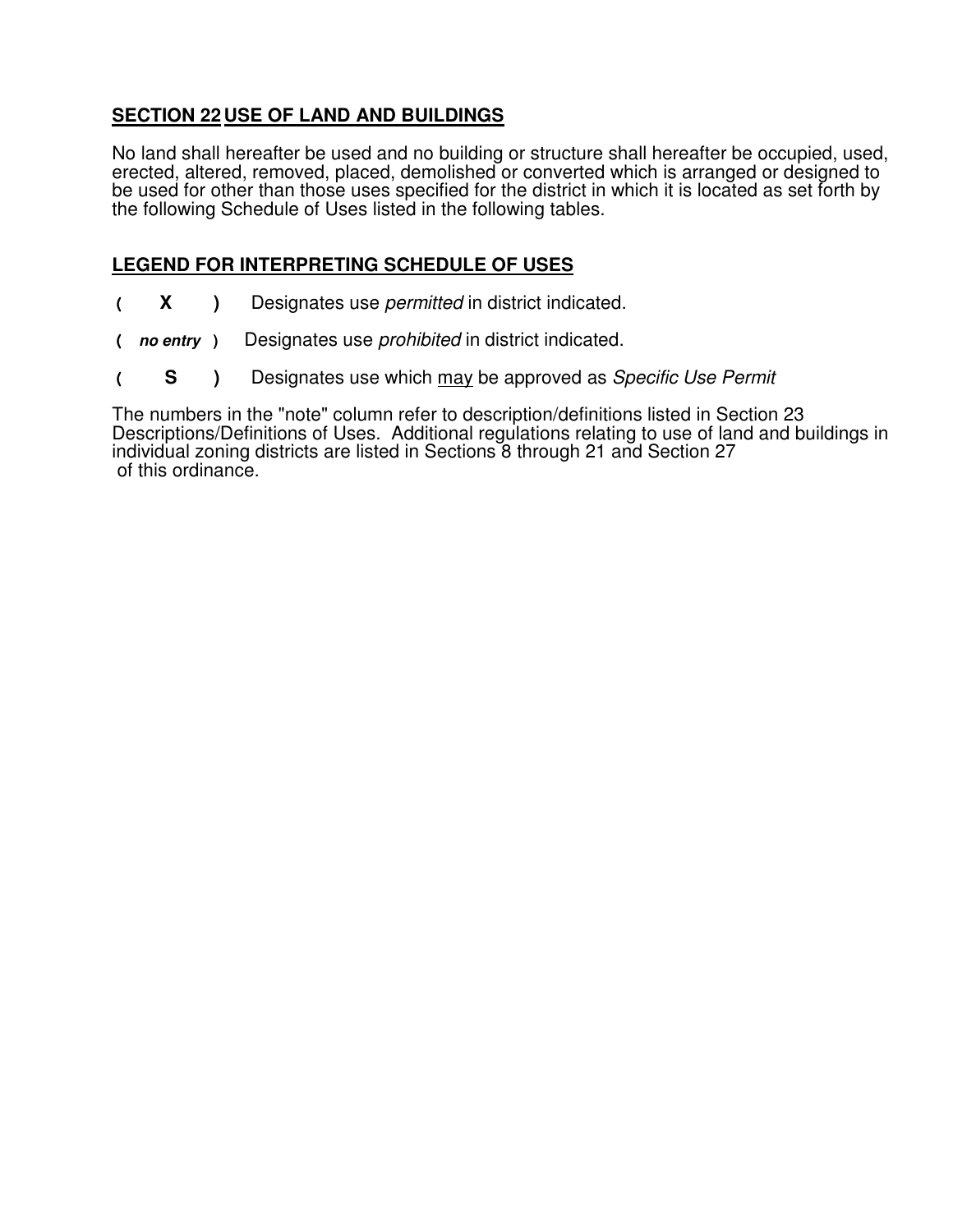# Insert page 1 of 28 Accessory and Incidental use chart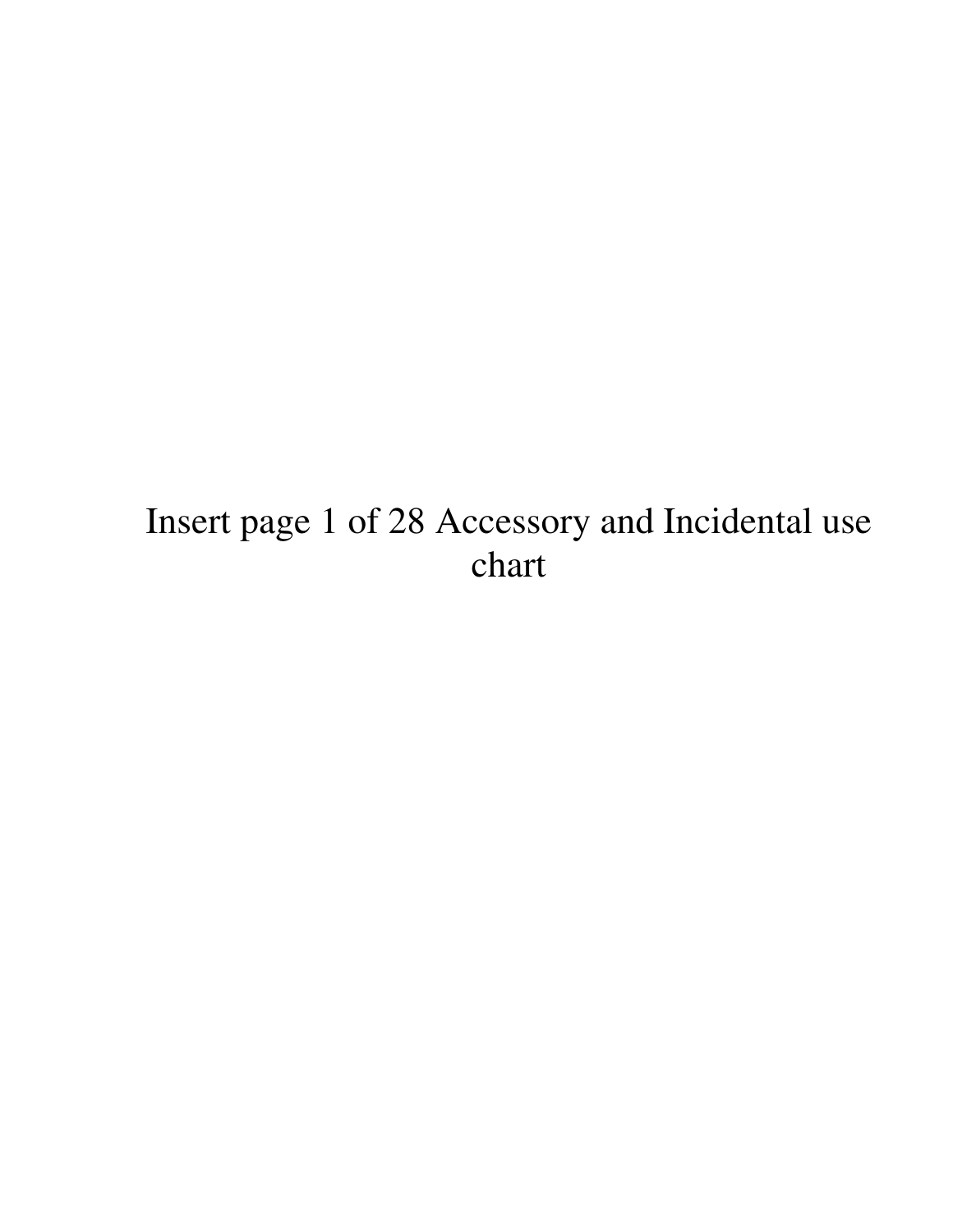## 26.2 Special Off-Street Parking Provisions - Residential Districts

- 26.2.1 Required off-street parking shall be provided on the same site as the use it serves.
- 26.2.2 No parking shall be allowed except on a paved concrete or bituminous parking space surface.
- 26.2.3 No parking structure, including garages, carports, or similar structures, shall be located within the required front, side, or rear yards of a lot or tract (Exception: Ten (10) feet from your property line where paved alleys are provided by developer).

#### 26.3 Size of Space

- 26.2.1 Each standard off-street surface parking space shall measure not less than nine (9) feet by twenty (20) feet, exclusive of access drives and aisles, and shall be of usable shape and condition. Where it is possible for a vehicle to overhang the front of a parking space above a paved, stoned, mulched, or grassed area other than a sidewalk, street, right-of-way, or adjacent property, the length of the standard space may be reduced to eighteen (18) feet.
- 26.3.2 Each small car off-street parking space shall measure not less than eight and one-half (8.5) feet by sixteen (16) feet, exclusive of access drives and aisles, and shall be of usable shape and condition. Where it is possible for a vehicle to overhang the front of a parking space above a paved, stoned, mulched, or grassed area other than a sidewalk, street right-of-way or adjacent property, the length of the small car space may be reduced to fifteen (15) feet. All small car parking spaces shall be grouped and located in specific areas so as not to be scattered throughout a parking lot.
- 26.3.3 A maximum of fifty percent (50%) of the required parking for a general office or light manufacturing plant may be permitted as small car spaces upon approval of a site plan but only when both of the following conditions are met:
	- 26.3.3a Signage will identify the small car spaces; and
	- 26.3.3b The entire grounds and building served by the small car spaces are occupied and controlled by one tenant who shall be responsible for policing the use of the small car spaces.
- 26.3.4 Each parking space (on-street or off-street) designed for parallel parking shall have a minimum dimension of eight (8) feet by twenty-two (22) feet.
- 26.3.5 Each standard parking space located in a parking garage shall measure not less than nine (9) feet by eighteen (18) feet, exclusive of access drives or aisles.
- 26.4 Parking Area Standards
	- 26.4.1 To prevent nuisance situations, all parking area lighting shall be designed and operated so as not to reflect or shine on adjacent properties. For safety and fire-fighting purposes, free access through to adjacent parking areas shall be provided where practical.
	- 26.4.2 Except for single family and duplex uses, parking spaces shall be permanently and clearly identified by stripes, buttons, tiles, curbs, barriers, or other approved methods. Nonpermanent type marking, such as paint, shall be regularly maintained to ensure continuous clear identification of the space.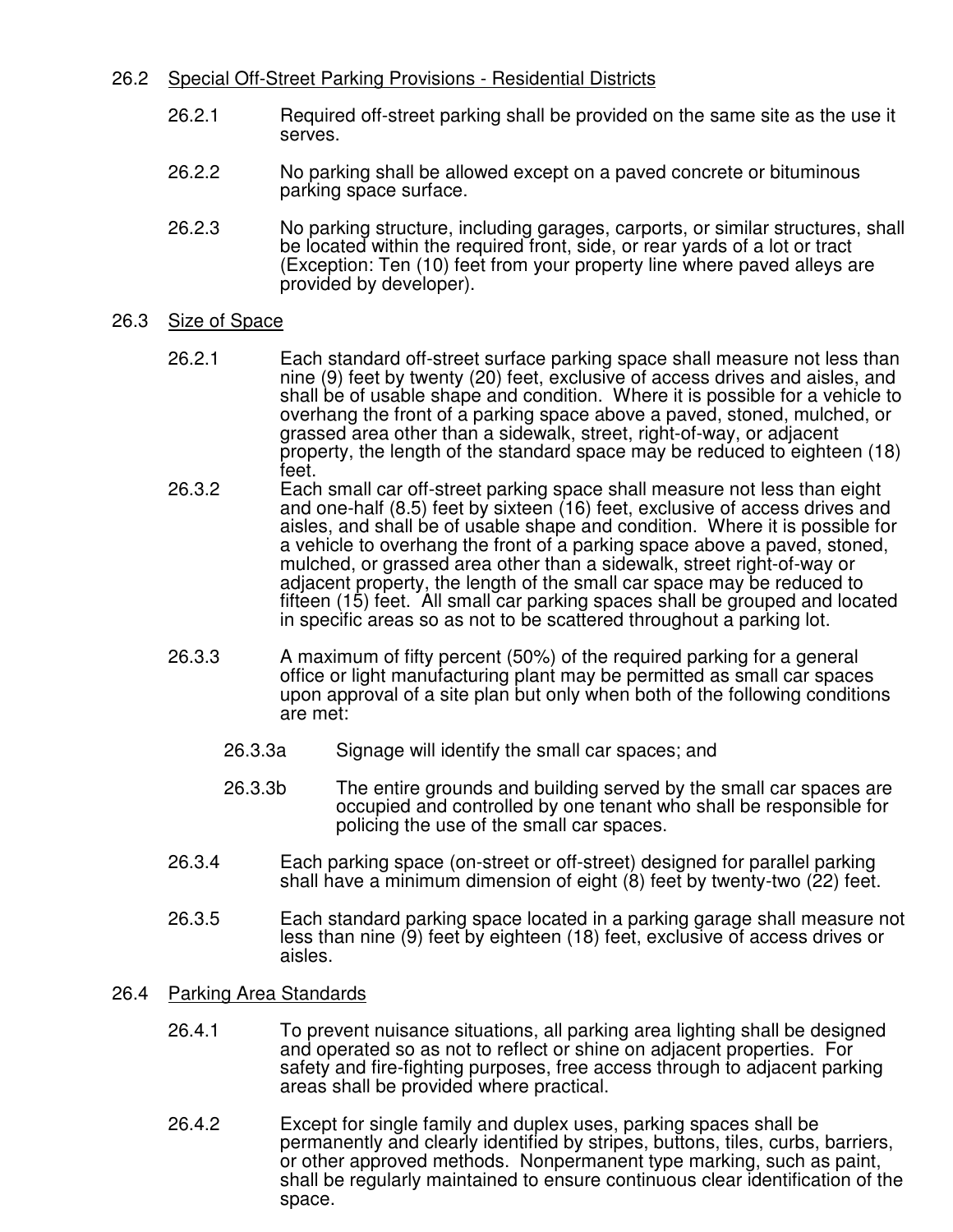## 26.5 Off-Street Parking Incidental to Main Use

Off -street parking shall be provided in accordance with the requirements specified by this ordinance and located on the lot or tract occupied by the main use or in accordance with Section 26.9 and located within the same zoning district as the main use.

#### 26.6 Schedule of Parking Requirements Based on Use

Off-street parking shall be provided in sufficient quantities to provide the following ration of vehicle spaces for the uses specified in the districts designated. [Where a calculation results in requiring a fractional space, one additional space shall be required.]

- 26.6.1 Bank, savings and loan or similar financial establishment: One (1) space for each two hundred (200) square feet of total floor area.
- 26.6.2 Business or professional office, studio, medical or dental clinic: Three (3) parking spaces plus one (1) additional parking space for each two hundred (200) square feet of floor area over five hundred (500) feet.
- 26.6.3 Church or other place of worship: One (1) parking space for each (4) seats in the main auditorium.
- 26.6.4 Clinic of doctor's or dentist's office: One (1) space for each two hundred (200) square feet of total floor area.
- 26.6.5 Community center, library, museum or art gallery: Ten (10) parking spaces plus one (1) additional space for each three hundred (300) square feet of floor area in excess of two thousand (2,000) square feet. If an auditorium is included as a part of the building, its floor area shall be deducted from the total and additional parking provided as the basis of one (1) space for each four (4) seats that it contains.
- 26.6.6 College or university: One (1) space for each two (2) students, plus one (1) space for each classroom, laboratory or instruction area.
- 26.6.7 Commercial Amusement (indoor):
	- 26.6.7a Bowling Alley 6 spaces for each lane;
	- 26.6.7b Racquetball or handball courts 4 spaces for each court;
	- 26.6.7c Indoor tennis courts 6 spaces for each court;
	- 26.6.7d Gymnasium, skating rinks, and martial arts schools or areas 1 space for each 3 seats at maximum seating capacity, plus 1 space for each two hundred (200) square feet;
	- 26.6.7e Swimming Pool 1 space for each one hundred (100) square feet of gross water surface and deck area;
	- 26.6.7f Weight lifting or exercise areas 1 space for each one hundred (100) square feet;
	- 26.6.7g Bingo Parlors l space for 3 seats (design capacity) or 1 per one hundred (100) square feet of total floor area, whichever is greater;
	- 26.6.7h Indoor jogging or running tracks 1 space for each one hundred (100) linear feet;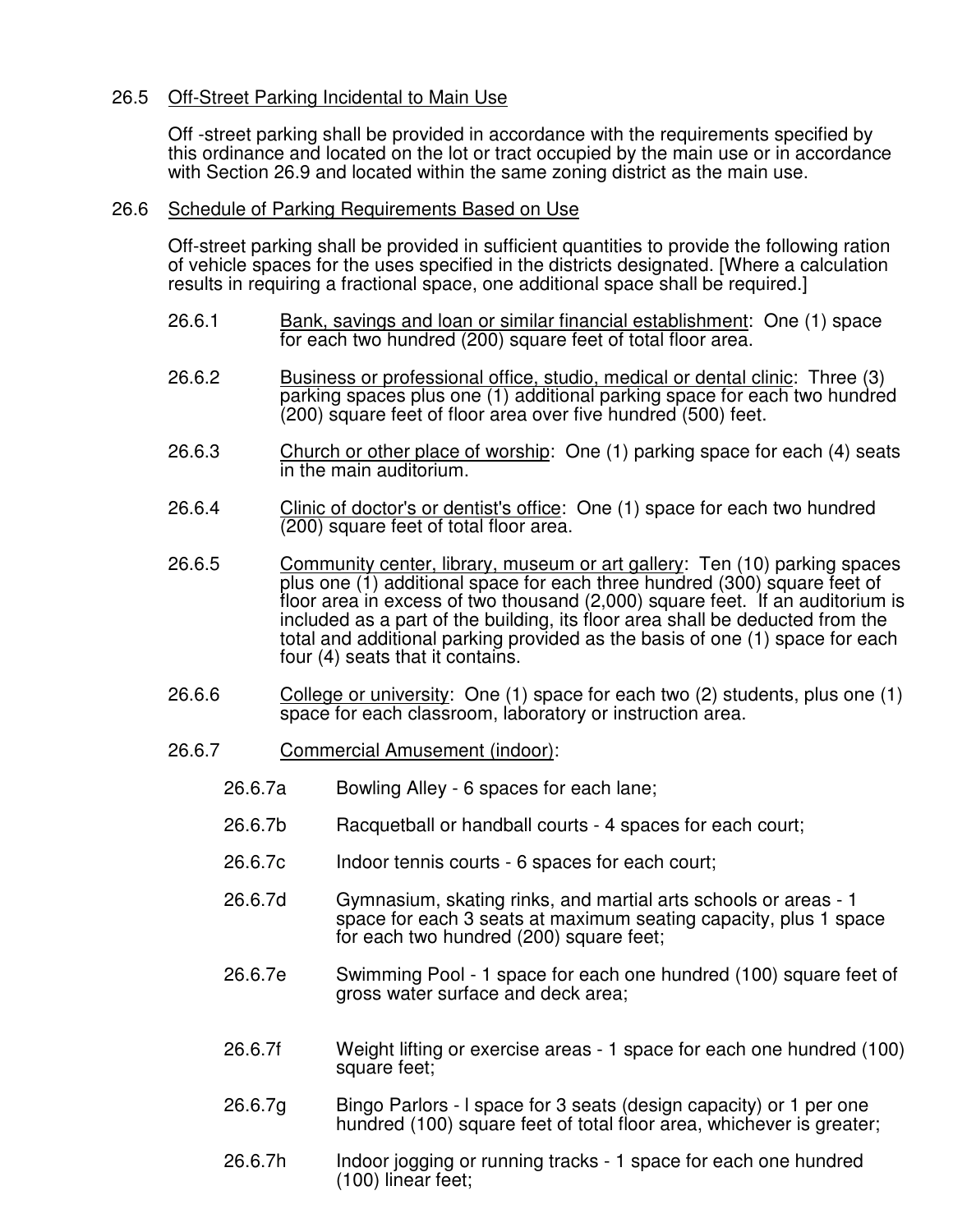- 26.6.7i All areas for subsidiary uses not listed above or in other parts of Section 25:6 (those uses such as restaurants, offices, etc., shall be calculated with the minimum specified for those individual uses) - 1 space for each one thousand (1,000) square feet.
- 26.6.7j Other 1 space for each three (3) persons accommodated (design capacity).
- 26.6.8 Dance hall, assembly or exhibition hall (without fixed seats): One (1) parking space for each one hundred (100) square feet of floor area used thereof.
- 26.6.9 Day nursery, day care, kindergarten school: One (1) space per ten (10) pupils/clients (design capacity).
- 26.6.10 Dwellings, single-family attached or detached. Two (2) parking spaces for each dwelling unit.
- 26.6.11 Dwellings, multifamily: One (1) parking space for each dwelling unit plus one-half (.5) space for each individual bedroom in all dwelling units.
- 26.6.12 Flea market: One and one-half (1.5) spaces for each two hundred (200) square feet of floor area or market area.
- 26.6.13 Fraternity, sorority or dormitory: One (1) parking space for each two (2) beds.
- 26.6.14 Furniture or appliance store, hardware store, wholesale establishments, machinery or equipment sales and service, clothing or shoe repair or service: Two (2) parking spaces plus one (1) additional parking space for each five hundred (500) square feet of floor area over one thousand (1,000) square feet.
- 26.6.15 Gasoline service station: Minimum of thirty (30) spaces.
- 26.6.16 Golf course: Minimum of thirty (30) spaces.
- 26.6.17 Health care facility: One (1) space for each four (4) rooms or beds, whichever is greater.
- 26.6.18 Hospital: One (1) space for each two (2) beds.
- 26.6.19 Hotel or motel: One (1) parking space for each sleeping room, unit, or guest accommodation plus one (1) space for each three hundred (300) square feet of commercial floor area contained therein.
- 26.6.20 Lodge, or fraternal organization: One and one-fourth (1.25) spaces per two hundred (200) square feet.
- 26.6.21 Manufacturing, processing or repairing: One (1) parking space for each two (2) employees on the maximum working shift, plus space to accommodate all vehicles used in connection therewith, but not less than one (1) parking space for each 1,000 square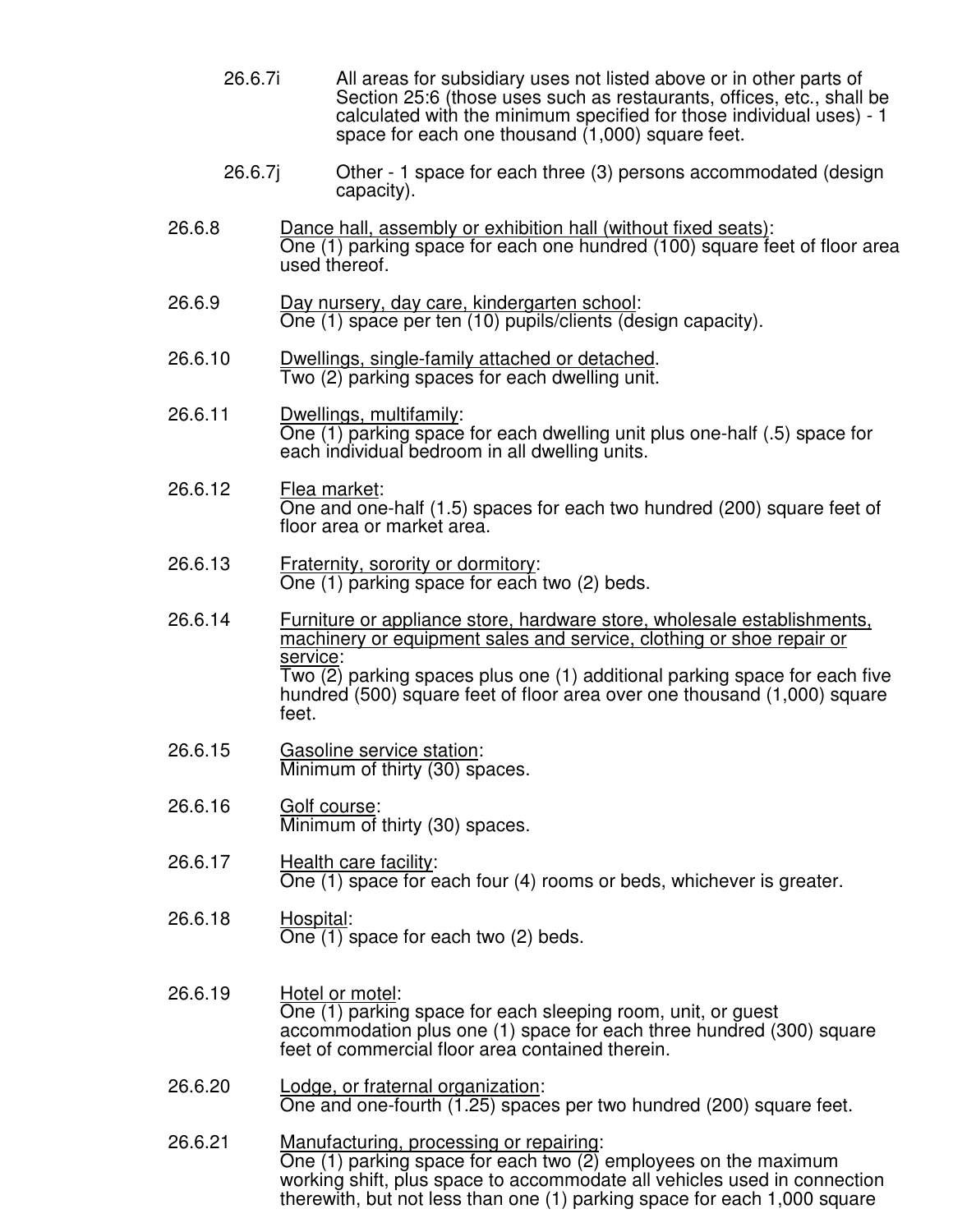feet of floor area, whichever is greater.

26.6.22 Massage establishment: One (1) space for each two hundred (200) square feet of floor area.

#### 26.6.23 Mini-warehouse: Four (4) spaces per complex plus one (1) space per five thousand (5,000) square feet of storage area.

- 26.6.24 Mortuary or funeral home: One (1) parking space for each fifty (50) square feet of floor space in slumber rooms, parlors, or individual funeral service rooms.
- 26.6.25 Motor vehicle salesrooms and used car lots: One (1) parking space for each five hundred (500) square feet of sales floor for indoor uses, or one (1) parking space for each one thousand (1,000) square feet of lot area for outdoor uses.
- 26.6.26 Office, general: One (1) space for each three hundred (300) square feet of total floor area.
- 26.6.27 Office, medical: One (1) space for each one hundred seventy-five (175) square feet of floor area.
- 26.6.28 Office-showroom or office warehouse: One (1) space for each one thousand (1,000) square feet of floor area for storage and warehousing, plus one (1) space for each one hundred (100) square feet of office, sales or display area.
- 26.6.29 Private club: If free standing or located in a shopping center of 150,000 square feet or less, one (1) space for each ten (10) square feet of bar, lounge and waiting areas, plus one (1) space for each one hundred (100) square feet of remaining floor area.
- 26.6.29b If located in a shopping center of greater than 150,000 square feet, one (1) space for each one hundred (100) square feet of gross floor area.
- 26.6.30 Private country club or golf club: One (1) parking space for each two hundred fifty (250) square feet of floor area or for every five (5) members, whichever is greater.
- 26.6.31 Recreational area or building (other than listed): One (1) space for each two (2) persons to be normally accommodated in the establishment.
- 26.6.32 Restaurant, cafeteria, cafe or similar establishment: One (1) parking space for every one hundred (100) square feet of floor area.
- 26.6.33 Retail store or personal service establishment, except as other Wise specified herein: One (1) parking space for each two hundred (200) square feet of floor area.
- 26.6.34 Sanitarium, convalescent home, home for the aged or similar institutions: One (1) parking space for each six (6) beds.
- 26.6.35 School, elementary and middle: One (1) parking space for each five (5) seats in the auditorium or main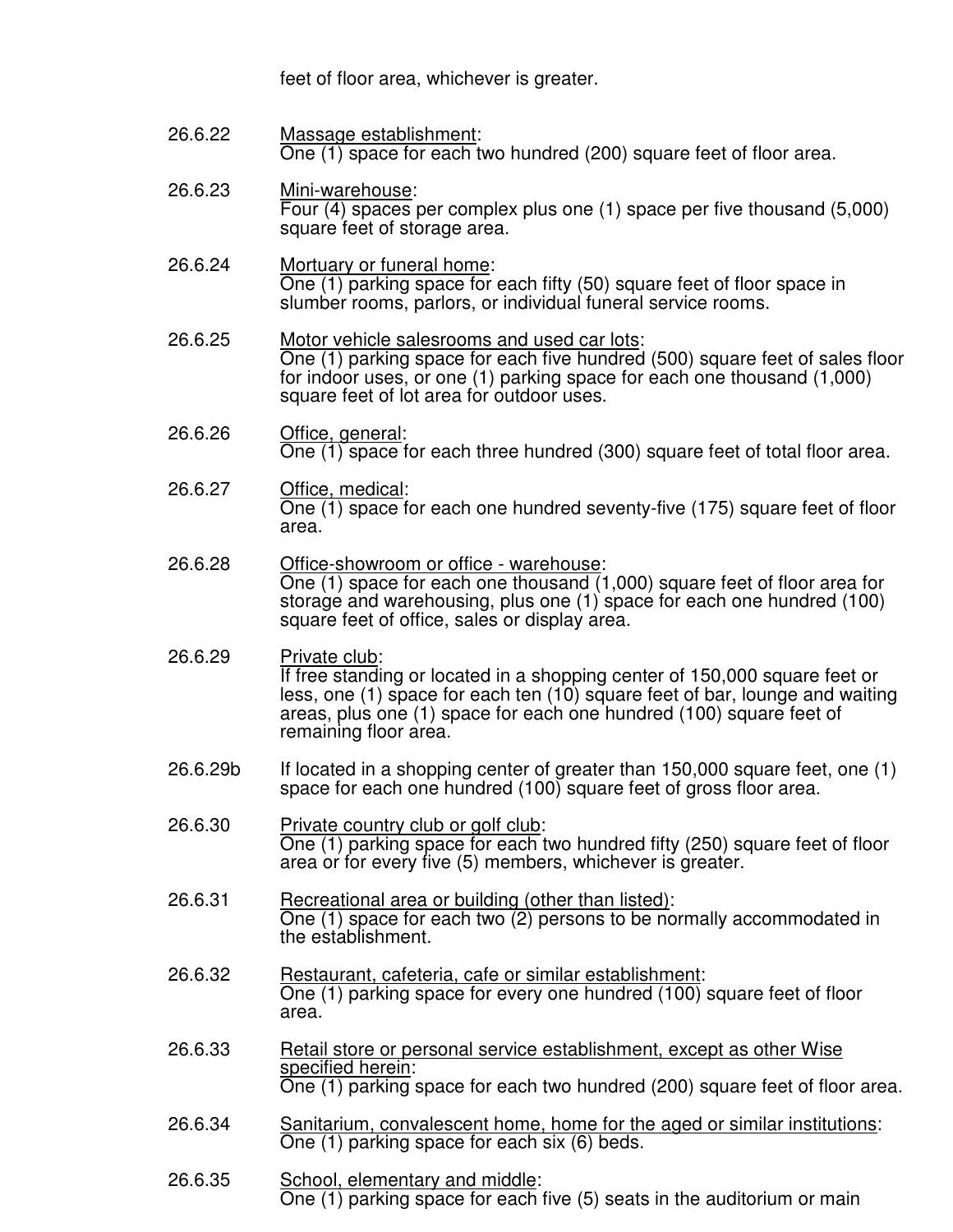assembly room, or one (1) space for each classroom plus ten (10) spaces, whichever is greater.

- 26.6.36 School, secondary (grades 9 12: One (1) parking space for each four (4) seats in the main auditorium, or one (1) space for each classroom plus one (1) space for each two (2) students accommodated in the institution, whichever is greater.
- 26.6.37 Shopping center: One (1) space for each two hundred (200) square feet of floor area. The total floor area used for restaurants and cafeterias (but not including private clubs) which exceeds ten percent (10%) of the shopping center floor area, shall require additional parking to be provided in accordance with the requirements for restaurants.
- 26.6.37 Storage or warehousing: One (1) space for each two (2) employees, or one (1) space for each one thousand (1,000) square feet of total floor area, whichever is greater.
- 26.6.38 Theater, auditorium (except school), meeting room, sports arena, stadium, gymnasium, or other places of public assembly: One (1) parking space for each four (4) seats or bench seating spaces.
- 26.6.39 Vehicle repair garage: Three (3) spaces per service bay, plus one (1) space per employee (maximum shift), plus one (1) space per tow truck or other service vehicle.

#### 26.7 Off-Street Parking Requirements for Uses Not Listed

For those uses which are not matched with a parking requirement in 26.6, the following standards shall apply:

|    | <b>General Use Category</b>                             | <b>Parking Space Requirements</b>                              |
|----|---------------------------------------------------------|----------------------------------------------------------------|
| a. | Educational & Institutional                             | One space per employee                                         |
| b. | Transportation, Utility &<br><b>Communications Uses</b> | One space per employee<br>plus one space per stored<br>vehicle |
| C. | <b>Accessory &amp; Incidental Uses</b>                  | One space per employee                                         |
| d. | <b>Office &amp; Professional Uses</b>                   | One space per 300 square feet of gross floor<br>area           |
| е. | Automobile & Related Uses                               | One space per employee plus one space per<br>stored vehicle    |
| f. | <b>Retail Uses</b>                                      | One space per 200 square feet of gross floor<br>area           |
| g. | <b>Service Uses</b>                                     | One space per 200 square feet of gross floor<br>area           |
| h. | <b>Wholesale Uses</b>                                   | Same as for "Storage or warehousing"                           |
| i. | <b>Contract Construction Uses</b>                       | One space per employee                                         |
| J. | Commercial, Manufacturing, &                            | Same as for                                                    |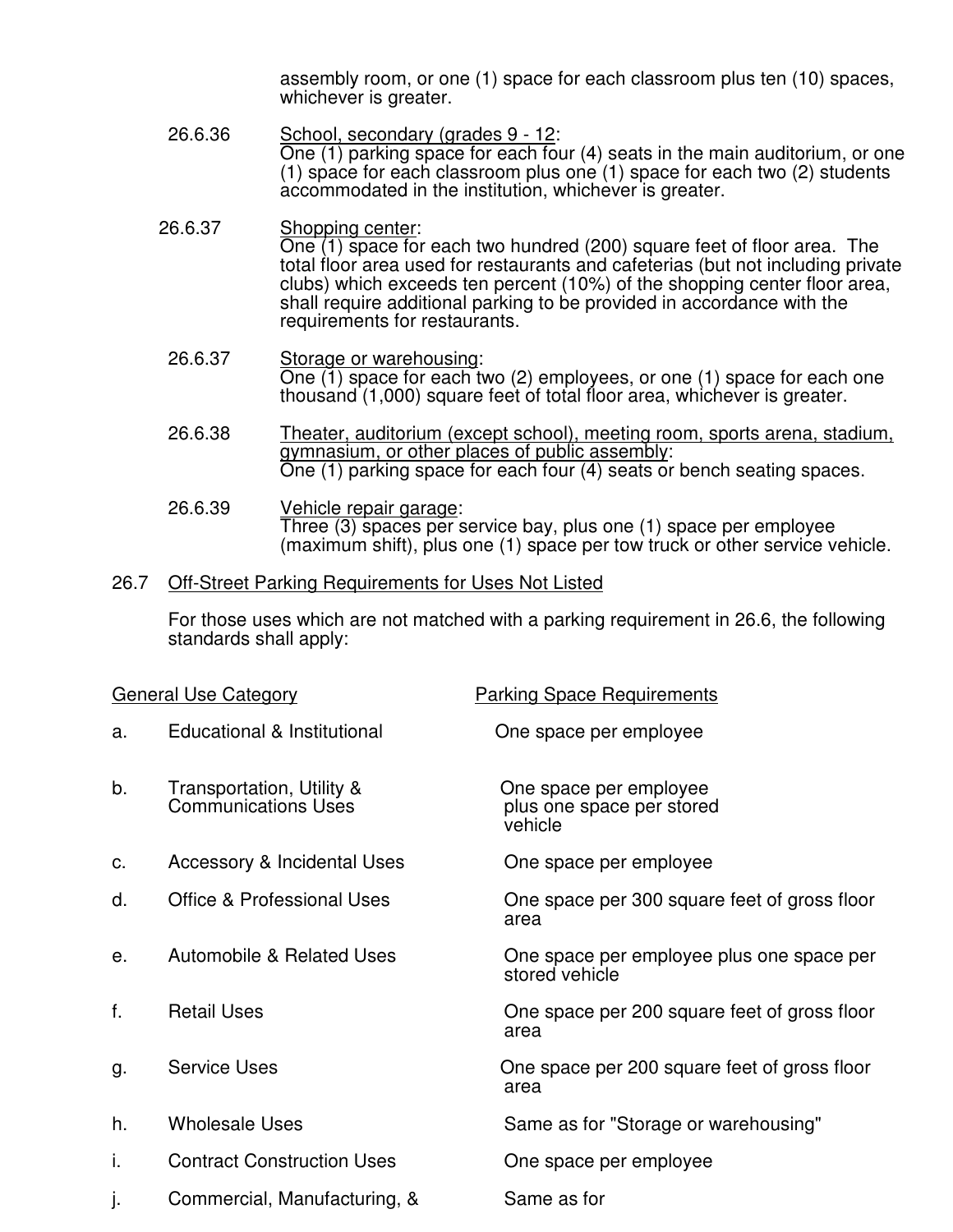## 26.8 Rules for Computing Number of Parking Spaces

In computing the number of parking spaces required for each of the uses in Sections 26.1 - 26.7), the following rules shall govern:

- 26.8.1 "Floor Area" shall mean the gross floor area of the specific use.
- 26.8.2 Where fractional spaces result, the parking spaces required shall be rounded to the nearest whole number.
- 26.8.3 The parking space requirement for a use not specifically mentioned herein shall be the same as required for a use of similar nature.
- 26.8.4 In the case of mixed uses, the parking spaces required shall equal the sum of the requirements of the various uses computed separately.

#### 26.9 Location of Parking Spaces

All parking spaces required herein shall be located on the same lot with the building or use served, except as follows:

- 26.9.1 Where an increase in the number of spaces is required by a change or enlargement of use or where such spaces are provided collectively or used jointly by two (2) or more buildings or establishments, the required spaces may be located not more than three hundred (300) feet from an institutional building served and not more than three hundred (300) feet from any other non-residential building served.
- 26.9.2 Not more than fifty percent (50%) of the parking spaces required for theaters, bowling alleys, cafes, or similar uses and not more than eighty percent (80%) of the parking spaces required for a church or school auditorium or similar uses may be provided and used jointly by similar uses not normally open, used or operated during the same hours as those listed; provided, however, that written agreement thereto is properly executed and filed as specified below.
- 26.9.3 In any case where the required parking spaces are not located on the same lot with the building or use served, or where such spaces are collectively or jointly provided and used, a written agreement thereby assuring their retention for such purposes shall be properly drawn and executed by the parties concerned, approved as to form by the city and executed by the parties concerned, and shall be filed with the application for a building permit.

## 26.10 Use of Parking Spaces - All Districts

Required off-street parking and loading spaces shall be used only for these respective purposes and shall not be used for storage or display of boats, trailers, campers, motor vehicles or other goods, materials, products for sale.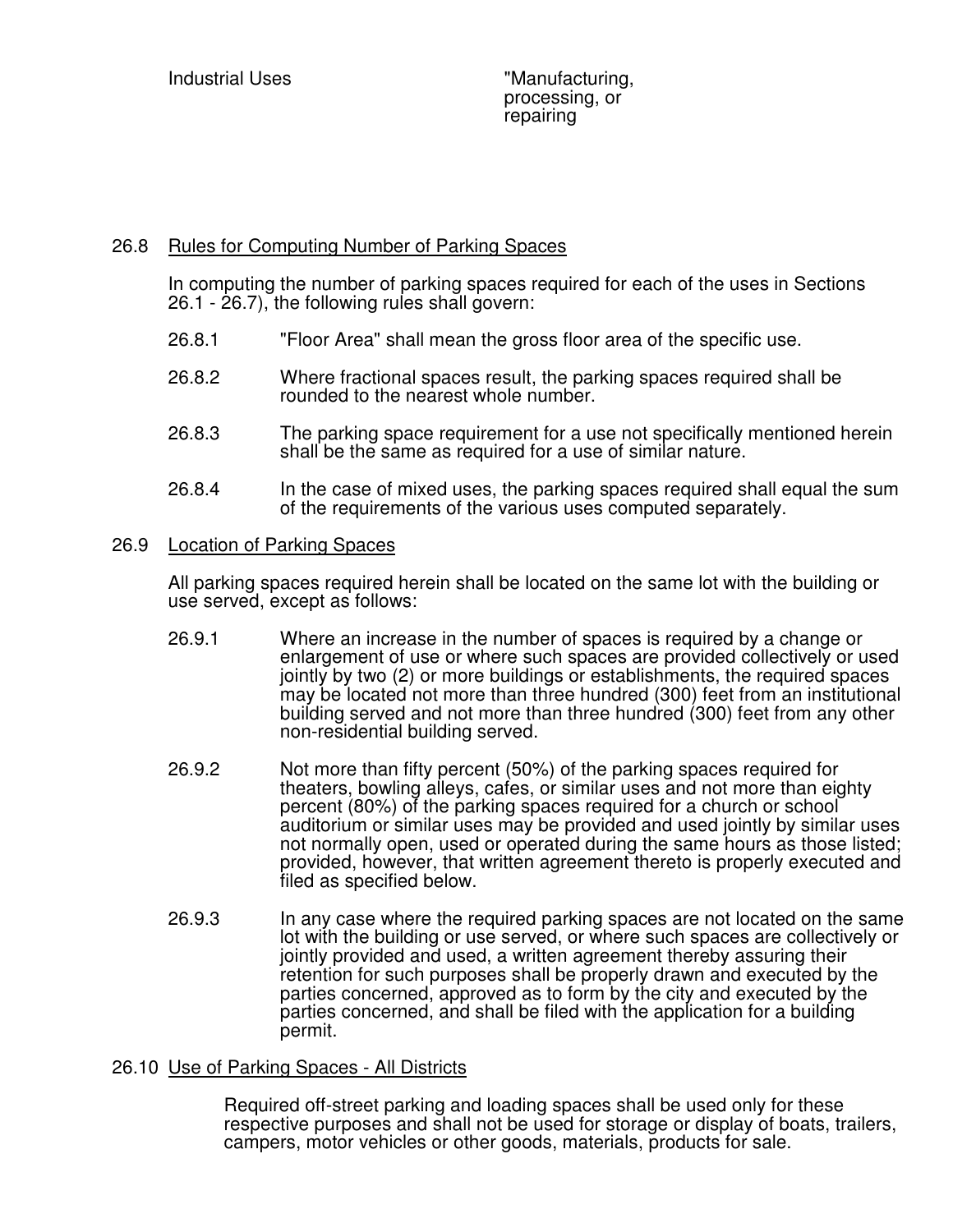## 26.11 Special Off-Street Parking Regulations

In computing the parking requirements for any development, the total parking requirements shall be the sum of the specific parking space requirements for each use included in the development. Where multiple uses are proposed for a building, the parking requirements shall be calculated on the basis of the most restrictive requirements unless specific areas of different uses are delineated by floor or building segment.

- 26.11.2 Wherever a parking lot is located across the street from or adjacent or residentially zoned property, and is designed so that headlight beams will shine into residences (whether or not such residences have been built at the time the parking lot is constructed), and irrigated earthen berm or a solid masonry wall or reinforced concrete fence of not less than three (3) nor more than four (4) feet in height above the finished grade of the off-street parking area shall be erected and maintained so as to provide a headlight screen for the residential district.
- 26.11.3 The off-street parking spaces designated for each apartment (multifamily) dwelling unit shall be located within one hundred (100) feet of the dwelling unit served by such spaces.
- 26.11.4 In all residential district, no heavy load vehicle, truck trailer, truck tractor, mobile home, motor home, camper, trailer, boat, machinery, farm equipment or machinery or any other similar equipment or machinery (called collectively "equipment") shall be parked or left standing for more than two (2) days out of any consecutive seven (7) day period within the required front yard or within the side yard of a corner lot between the side building line and side property line on the side of the lot abutting a street or public right-of-way.

In no event shall equipment, including motor vehicles, trucks, and vans be parked or left standing at any time on a surface other than a paved or gravel driveway or paved parking lot. The driveway shall be located either:

- 1) between the street or alley on the one hand, and on the other a garage or carport;
- 2) in the side yard adjacent to the mail building; or
- 3) as a circular driveway serving the main entrance of the premises;

The driveway shall be no wider than the width of the garage, carport (or 20 feet whichever is greater) or parking space which it serves. No more than fifty percent (50%) of the front yard shall be a driveway. In no event shall vehicles or equipment be parked or left standing closer than five (5) feet from the front property line.

26.11.5 Parking spaces in non-residential districts shall be provided with sufficient space for entering and exiting without backing onto a public street. Parking spaces on the perimeter of the parking lot and abutting a property line shall have a wheel stop barrier two (2) feet from the end of the parking space.

#### 26.12 Design Standards For Parking Structures

- 26.12.1 In all districts, above grade parking structures shall conform to height restrictions for zoning districts in which they are located.
- 26.12.2 The distance from parking structure entry and exit points to a corner of a street intersection shall conform to standards contained in the Subdivision Ordinance.
- 26.12.3 Ramps shall not be constructed with slopes exceeding fifteen percent (15%) and single lane entrances shall not be less than twelve (12) feet wide at the street.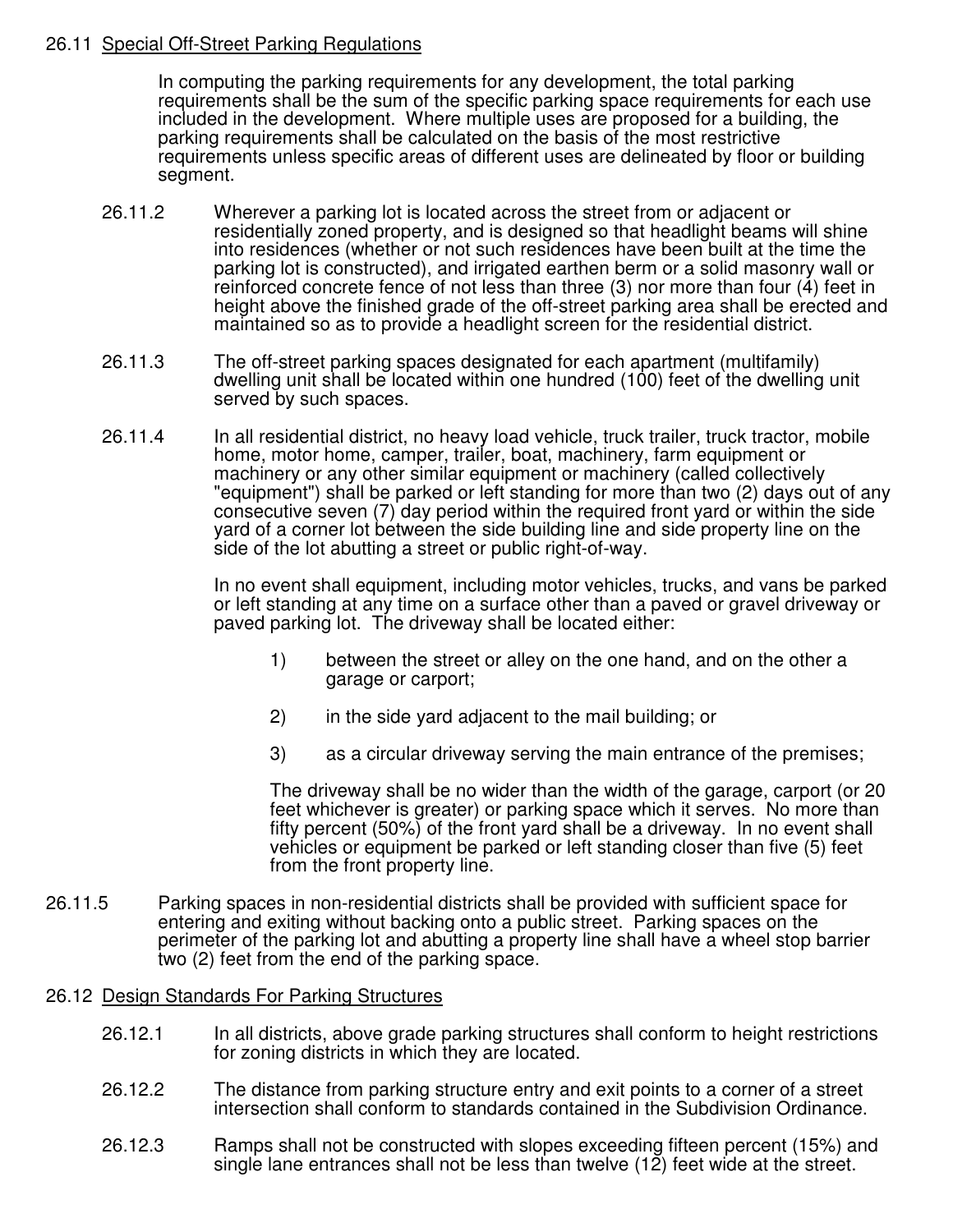- 26.12.4 A minimum of one (1) car length shall be provided between an exit control gate and the inside edge of a sidewalk to minimize conflicts between exiting cars and pedestrians.
- 26.12.5 Parking structure facades shall be left fifty percent (50%) open and interior light levels shall be maintained at ten (10) foot candles to enhance security and safety. All parking structure lighting shall be designed so as not to reflect or shine on adjacent properties.
- 26.12.6 Full enclosure of any level of a parking structure may be permitted only if such structure is fully equipped with a sprinkler system and mechanically ventilated.

#### 26.13 Off-Street Loading

26.13.1 All retail, commercial, and industrial structures shall provide and maintain offstreet facilities for the loading and unloading of merchandise and goods within the building or on the lot adjacent to a private service drive.

> At least one-half of such loading spaces shall have a minimum dimension of ten (10) feet by forty (40) feet, and the remaining spaces shall have a minimum dimension of ten (10) feet by twenty (20) feet.

> Where such loading space is located adjacent to a residential district, the space shall be enclosed on three (3) sides.

Loading spaces shall be provided in accordance with the following schedule:

FOR ALL RETAIL, COMMERCIAL AND INDUSTRIAL USES

Square Feet of Gross Minimum Required<br>
Floor Area in Structure Spaces or Berths Floor Area in Structure 0 to 10,000 None 10,000 to 50,000 1 50,000 to 100,000 2 100,000 to 200,000<br>
Each additional 100,000<br>
1 additional Each additional 100,000 FOR ALL HOTELS, OFFICE BUILDINGS, RESTAURANTS, SIMILAR ESTABLISHMENT Square Feet of Gross Minimum Required<br>
Floor Area in Structure Spaces or Berths Floor Area in Structure

0 to 50,000 None 50,000 to 150,000 1 150,000 to 300,000 2 300,000 to 500,000 3 500,000 to 1,000,000 4 Each additional 500,000

- 26.13.2 Kindergartens, day schools, and similar child training and care establishments shall provide loading and unloading space on a private drive, off-street, to accommodate one (1) motor vehicle for each ten (10) students or children cared for by the establishment.
- 26.13.3 Loading docks for any establishment which customarily receives goods between the hours of 9:00 p.m. and 8:00 a.m., and is adjacent to a residential use or district, shall be designed and constructed so as to fully enclose the loading operation in order to reduce the effects of the noise of the operation on adjacent residences.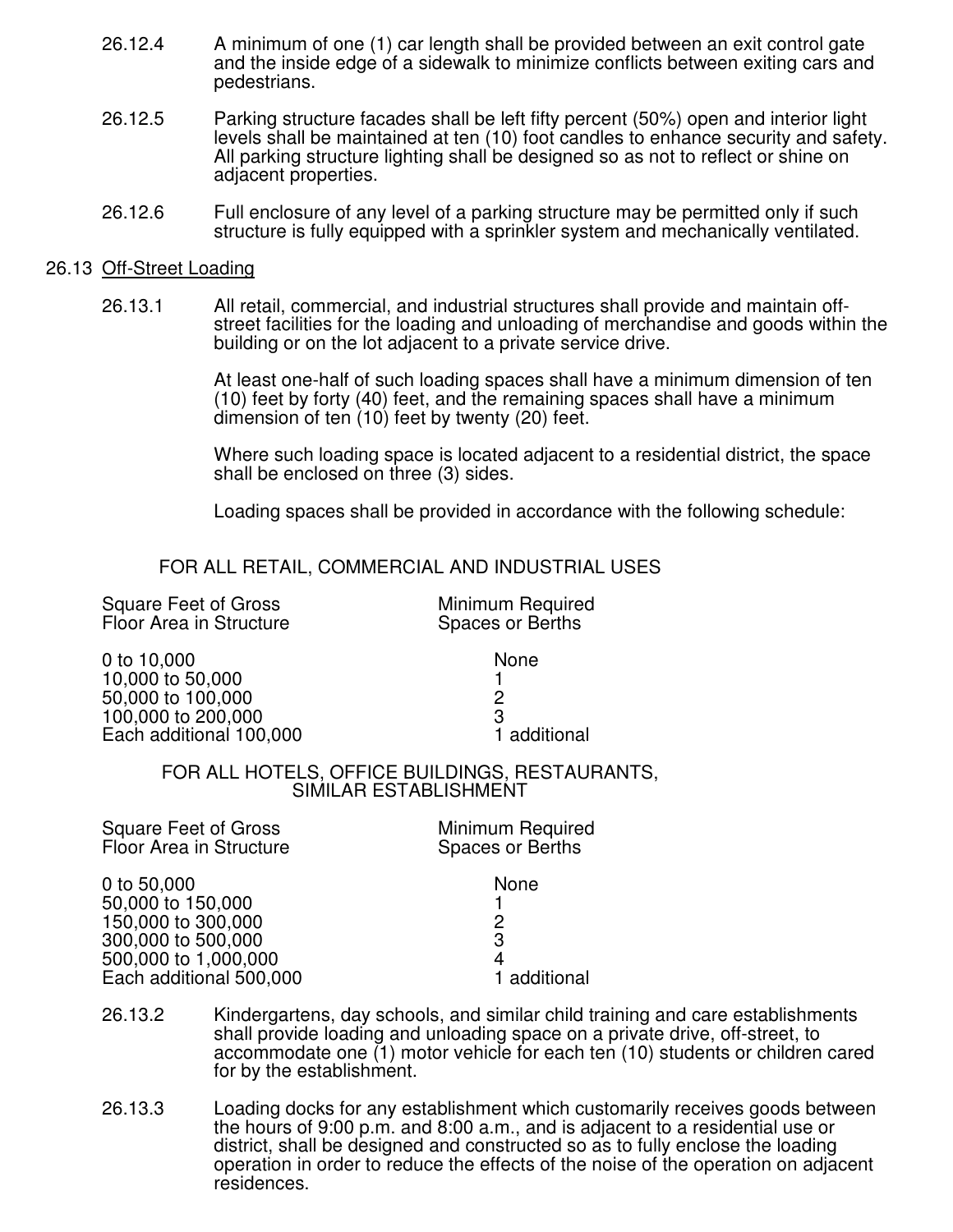26.13.4 Where adjacent to residential uses or district, off-street loading areas shall be screened from view of the residential use or district.

#### 26.14 Stacking Requirements for Drive-Through Facilities

- 26.14.1 A stacking space shall be an area on a site measuring eight (8) feet by twenty (20) feet with direct forward access to a service window or station of a drivethrough facility which does not constitute space for any other circulation driveway, parking space, or maneuvering area.
- 26.14.2 For financial institutions with drive-through facilities, each teller window or station, human or mechanical, shall be provided with a minimum of five (5) stacking spaces (from the right-of-way line).
- 26.14.3 For each service window of a drive-through restaurant, a minimum of seven (7) stacking spaces (from the right-of-way line) shall be provided.
- 26.14.4 For kiosks, a minimum of two (2) stacking spaces (from the right-of-way) for each service window shall be provided.

# **SECTION 34 RULES OF CONSTRUCTION AND SPECIAL DEFINITIONS**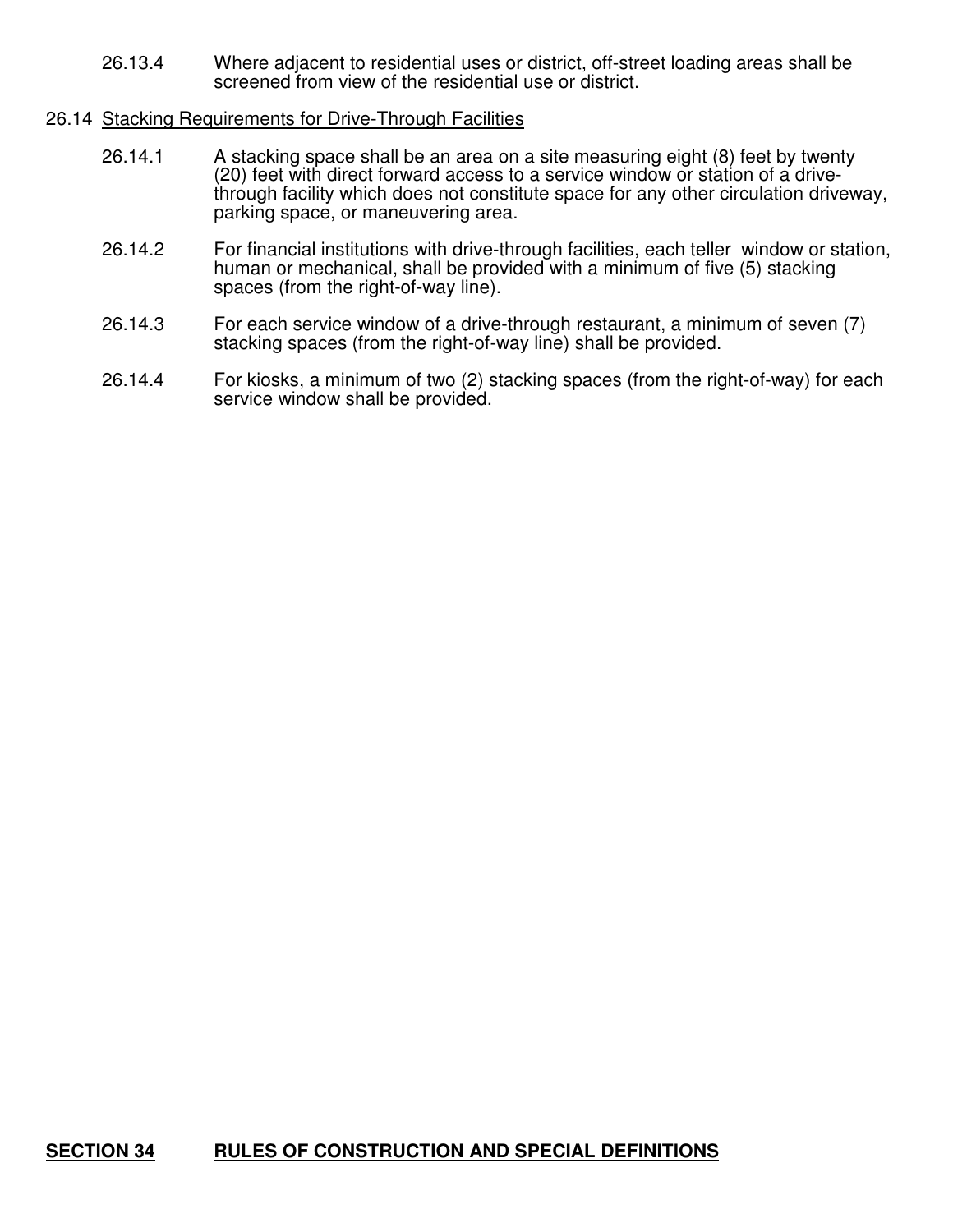## 34.1 General Rules of Construction:

The following rules of construction shall apply to the interpretation of words used in this ordinance:

- 34.1.1 words used in the present tense include the future tense;
- 34.1.2 words used in the singular number include the plural number;
- 34.1.3 words in the plural number include the singular number;
- 34.1.4 the words "building" and "structure" are synonymous;
- 34.1.5 the words "lot", "plot" and "tract" are synonymous; and
- 34.1.6 the word "shall" is mandatory and not discretionary.

# 34.2 Special Definitions

Except to the extent a particular provision specifies otherwise, the following definitions shall apply throughout this ordinance:

- 34.2.1 Abutting Property Property abutting upon a street shall also be understood as abutting property on the other side of the street.
- 34.2.2 Accessory Use or Building A use or building subordinate to and detached from the main building and used for purposes customarily incidental to the primary use of the premises.
- 34.2.3 Adjacent Shall mean "next to" or "closest to" but shall not necessarily mean "touching".
- 34.2.4 Alley A public space or thoroughfare which affords only secondary means of access to property abutting thereon.
- 34.2.5 Antenna/Microwave Reflector An apparatus constructed of solid, mesh, or perforated materials of any configuration that is used to receive and/or transmit microwave signals from a terrestrial or orbitally located transmitter or transmitter relay. This definition is meant to include but is not limited to what are commonly referred to as satellites which receive only earth stations.
- 34.2.6 Antenna, Radio or Television The arrangement of wires or metal rods used in sending and/or receiving of electromagnetic waves.
- 34.2.7 Apartment A room or suite of rooms in a multifamily dwelling or apartment house designed or occupied as a place of residence by a single family, individual or group of individuals.
- 34.2.8 Apartment House Any building or portion thereof, which is designed, built, rented, leased or let to be occupied as a home or place of residence by three (3) or more families living in independent dwelling units.
- 34.2.9 Area of the Lot or Building Site The area shall be the net area of the lot or site and shall not include portions of streets and alleys.
- 34.2.10 Basement A building story which is partly underground, but having a least onehalf of its height above the average level of the adjoining ground. A basement shall not be counted as a story in computing building height.
- 34.2.12 Block An area enclosed by streets and occupied by or intended for buildings; where this word is used a term of measurement, it shall mean the distance along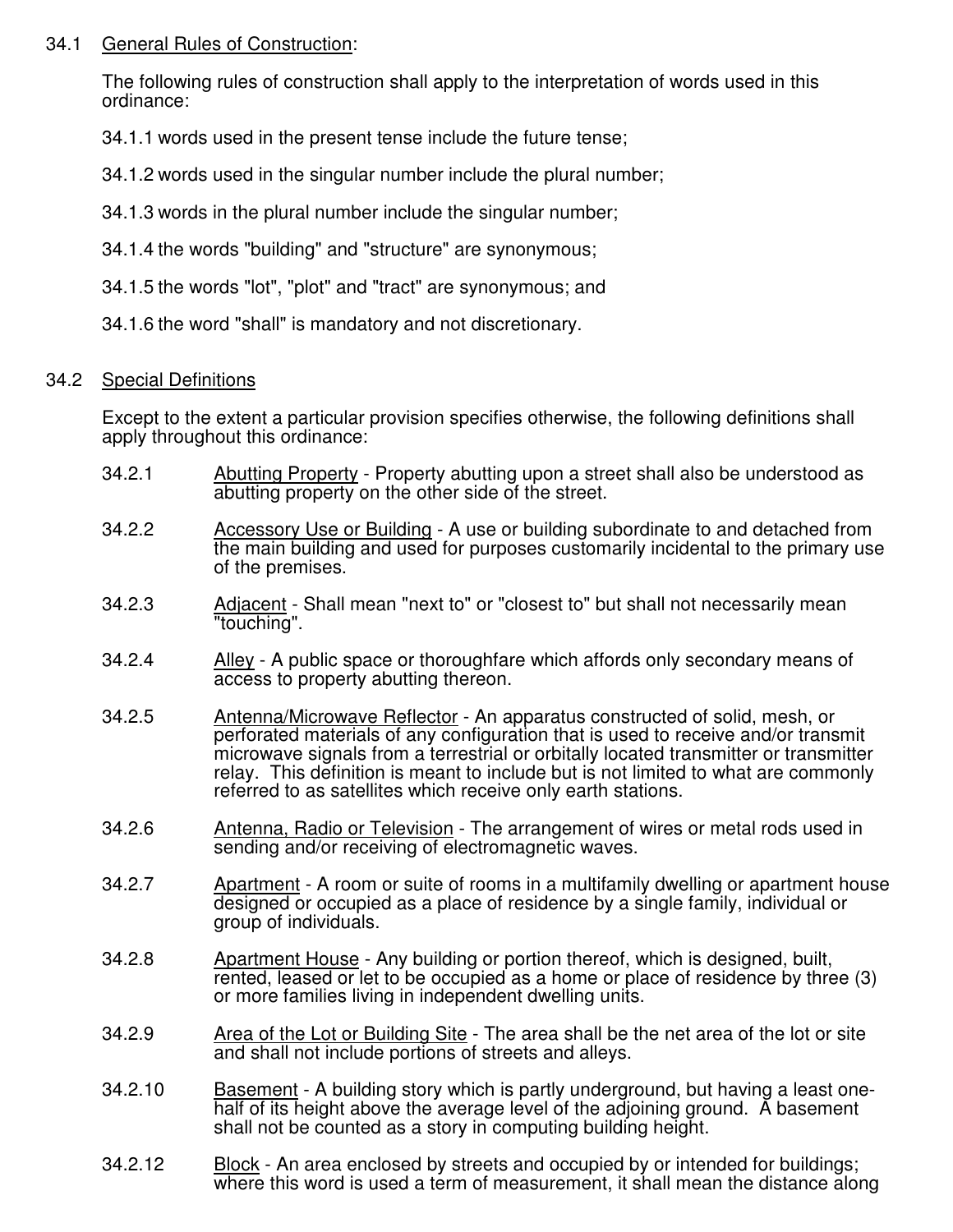a side of a street between the nearest two (2) streets which intersect said street on said side.

- 34.2.13 Board of Adjustment The Zoning Board of Adjustment of the City of Troup.
- 34.2.14 Buildable Width The width of the building site left to be built upon after the required side yards are provided.
- 34.2.15 Building Any structure built for the support, shelter and enclosure of persons, animals, chattels or movable property of any kind. When subdivided in a manner sufficient to prevent the spread of fire, each portion so subdivided may be deemed a separate building.
- 34.2.16 Building, Detached A building surrounded by yard or open space on the same building lot.
- 34.2.17 Building Ends Those sides of a building having the least dimension as compared to the front or rear of a building. As used in the building space regulations for multiple-family dwelling, the term "building end" shall mean the narrowest side of a building regardless of whether it front upon a street, faces the rear of the lot or adjoins the side lot line or another building.
- 34.2.18 Building, Front Of The side of a building most nearly parallel with and adjacent to the front of the lot on which it is situated.
- 34.2.19 Building Inspector The Building Official or person charged with the enforcement of the zoning and building codes of the city.
- 34.2.20 Reserved.
- 34.2.21 Building Line A line parallel or approximately parallel to the street line at a specified distance there from constituting the minimum distance from the street line that a building may be erected.
- 34.2.22 Building Lot A single tract of land located within a single block which (at time of filing for a building permit) is designed by its owner or developer as a tract to be used, developed, or built upon as a unit, under single ownership or control. It shall front upon a street or approved place. Therefore, a "building lot" may not coincide with a lot of record. A "building lot" may be subsequently subdivided into two (2) or more "building lots", and a number of "building lots" may be cumulated into one "building lot", subject to the provisions of this ordinance.
- 34.2.23 Building, Main or Primary A building in which is conducted the principal use of the lot on which it is situated.
- 34.2.24 Building Official The Building Inspector.
- 34.2.25 Canopy Any structure of a permanent fixed nature attached to or independent of the main structure, built and designed for the purpose of shielding from the elements, persons or chattels or a roof-like structure of a permanent nature which is supported by or projects from the wall of a structure.
- 34.2.26 Cellar A building story with more than one-half (1/2) its height below the average level of the adjoining ground. A cellar shall not be counted as a story in computing building height.
- 34.2.27 Certificate of Occupancy and Compliance An official certificate issued by the city through the enforcing official indicating conformance with or approved conditional waiver from the zoning regulations and authorizing legal use of the premises for which it is issued.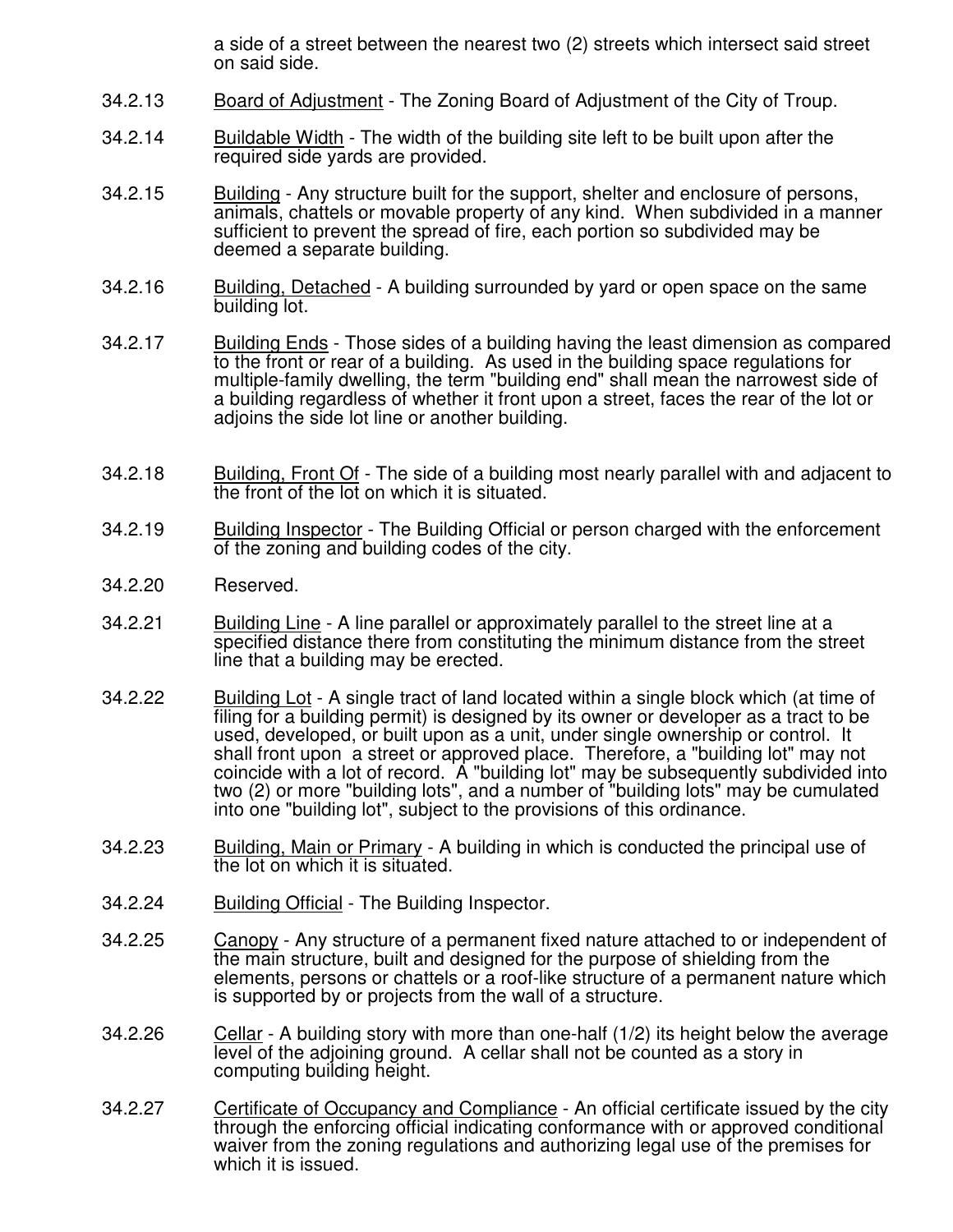- 34.2.28 Contiguous Shall mean "touching" or "in contact".
- 34.2.29 Court An open, unoccupied space, bounded on more than two (2) sides by the walls of a building. An inner court is a court entirely surrounded by the exterior walls of a building. An outer court is a court having one (1) side open to a street, alley, yard or other permanent space.
- 34.2.30 Coverage The percent of a lot or tract covered by the roof or first floor of a building.
- 34.2.31 Depth of Lot The mean horizontal distance between the front and rear lot lines.
- 34.2.32 Depth of Rear Yard The mean horizontal distance between the rear line of a building other than an accessory building and the rear lot line except as modified in the text of any section in this ordinance.
- 34.2.33 District A section of the city for which the regulations governing the area, height or use of the land and buildings are uniform.
- 34.2.34 Duplex A building designed for occupancy by two families living independently of each other within separate units which have a common wall and are under one roof.
- 34.2.35 Dwelling Unit A building or portion thereof designed exclusively for residential occupancy, including one (1) family, two (2) family, and multiple family dwellings, except for buildings designed and used as hotels, boarding houses, rooming houses, and motels.
- 34.2.36 Family An individual or group of two or more persons related by blood, marriage, adoption or guardianship including foster children, exchange students, and servants together with not more than two (2) additional persons not related by blood, marriage or adoption to the previously identified individual or group, living together as a single housekeeping unit in a dwelling unit or a Family Home for the Disabled as defined by the Community Homes for Disabled Persons Location Act, Article 1011n of V.A.C.S., as it presently exists or may be amended in the future, but not including household care or rehabilitation care facilities.
- 34.2.37 Flood Plain An area of land subject to inundation by a 100-year frequency flood, as shown on the flood plain map of the City of Troup. The term "floor plain" is interchangeable with the term "flood hazard area".
- 34.2.38 Floor Area The total square feet of floor space within the outside dimensions of a building including each floor level, but excluding cellars, carports, garages or porches.
- 34.2.39 Floor Area Ratio The ratio of total building floor area to lot area.
- 34.2.40 Reserved.<br>34.2.41 Front Yard
- **Front Yard See Yard, front (Section 34.2.104a).**
- 34.2.42 Garage Sale The sale of items normally accumulated by a household subject to compliance with each of the following conditions:
	- a) No more than four (4) garage sales shall be allowed for the same location in any twelve (12) month period. The duration of the garage sale shall not exceed three (3) consecutive days.
- 34.2.43 Gross Floor Area The gross floor area of a building shall be measured by taking outside dimensions of the building at each floor level.
- 34.2.44 Heavy Load Vehicle (HLV) A self-propelled vehicle having a Manufacturer's Recommended Gross Vehicle Weight (GVW) of greater than 11,000 pounds,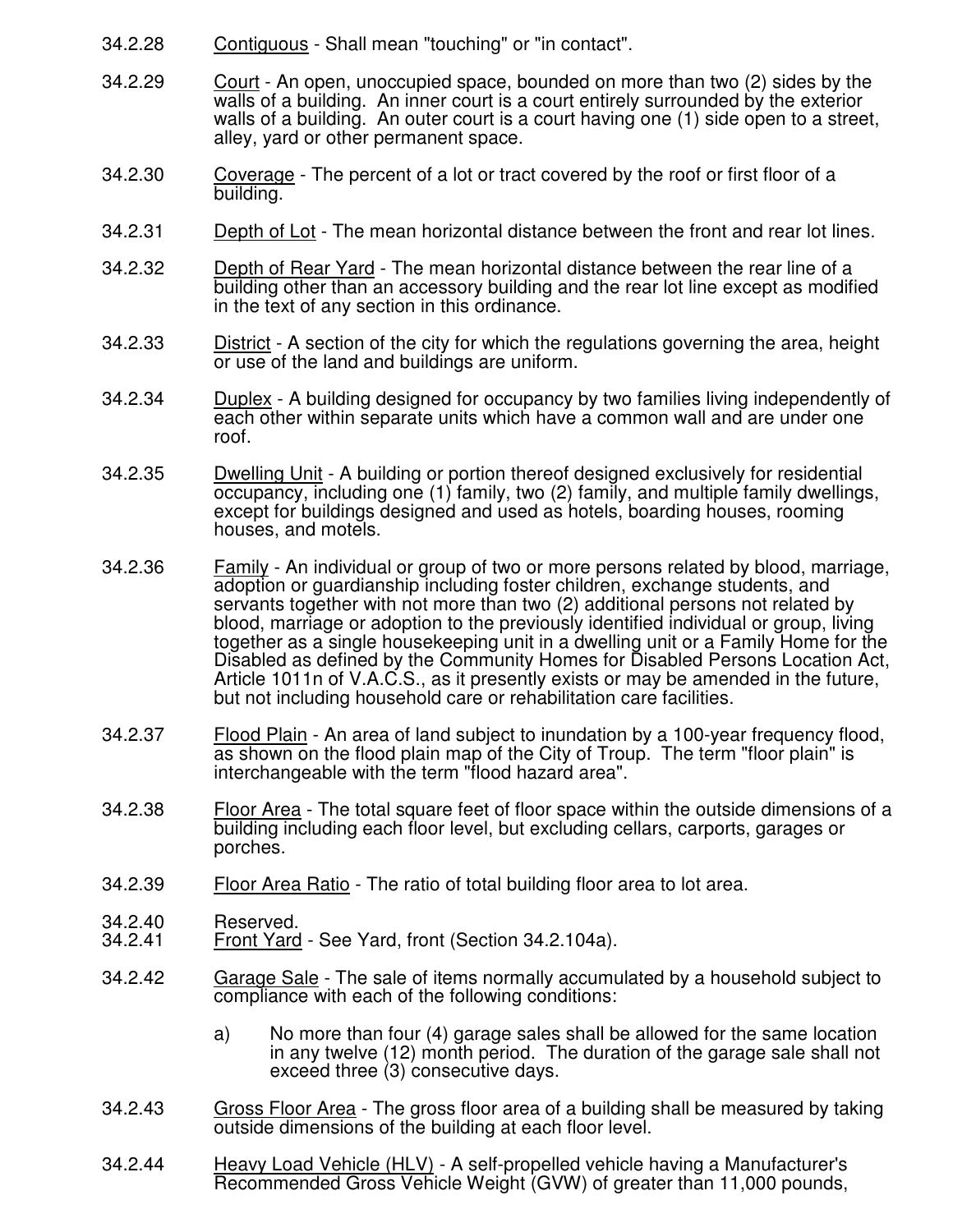such as large recreational vehicles, tractor-trailers, buses, vans, and other similar vehicles. The term "truck" shall be construed to mean "heavy load vehicle" unless specifically stated otherwise.

- 34.2.45 Height The vertical distance of a building measured from the average established grade at the street line or from the average natural front yard ground level, whichever is higher, to (1) the highest point of the roof's surface if a flat surface, (2) to the deck line of mansard roofs, or (3) to the mean height level between eaves and edge for hip and gable roofs and, in any event, excluding chimneys, cooling towers, elevator bulkheads, penthouses, tanks, water towers, radio towers, ornamental cupolas, domes or spires, and parapet walls not exceeding ten (10) feet. If the street grade has not be officially established, the average front yard grade shall be used for a base level.
- 34.2.46 Industrialized Housing A residential structure designed for use and occupancy by one (1) or more families, constructed in one (1) or more modular components built at a location other than the permanent residential site, designed to be used as a permanent residential structure when the modules or modular components are transported to the permanent residential site and are erected or installed on a permanent foundation system. The term shall not mean or apply to (a) housing constructed of sectional or penalized systems not utilizing modular components; or (b) any ready-built home which is constructed so that the entire living area is contained in a single unit or section at a temporary location for the purpose of selling it and moving it to another location.
- 34.2.47 Landscape Screen Plant material of the evergreen variety, a minimum of six (6) feet in height at the time of installation and planted on four (4) foot centers. All such landscape screens shall be permanently maintained. Adequate facilities shall be provided for permanent watering at the time of installation.
- 34.2.48 Light Load Vehicles (LLV) A self-propelled vehicle having a Manufacturer's Recommended Gross Vehicle Weight not greater than 11,000 pounds, and having no more than two (2) axles, such as pick-up trucks, vans, recreational vehicles, campers and other similar vehicles, but not including automobiles and motorcycles.
- 34.2.49 Living Unit The room or rooms occupied by a family and which includes cooking facilities.
- 34.2.50 Reserved.
- 34.2.51 Lot An undivided tract or parcel of land under one (1) ownership having frontage upon a public street or officially approved place, either occupied or to be occupied by a building or building group, together with accessory buildings, and used together with such yards and other open spaces as are required by this ordinance, which parcel of land is designated as a separate and distinct tract and is identified by a tract or lot number or symbol in a duly approved subdivision plat of record.
- 34.2.52 Lot, Corner A lot abutting upon two (2) or more streets at their intersection or upon two (2) parts of the same street forming an interior angle of less than 135 degrees. A corner lot shall be deemed to front on that street on which it has its least dimension, unless otherwise specified by the Building Inspector.
- 34.2.53 Lot Coverage The percentage of the total area of a lot occupied by the base (first story of floor) of a building located on the lot or the area determined as the maximum cross-sectional area of the building.
- 34.2.54 Reserved for future use.
- 34.2.55 Lot Line, Front That boundary of a building lot which is the line of an existing or dedicated street. Upon corner lots either street line may be selected as the front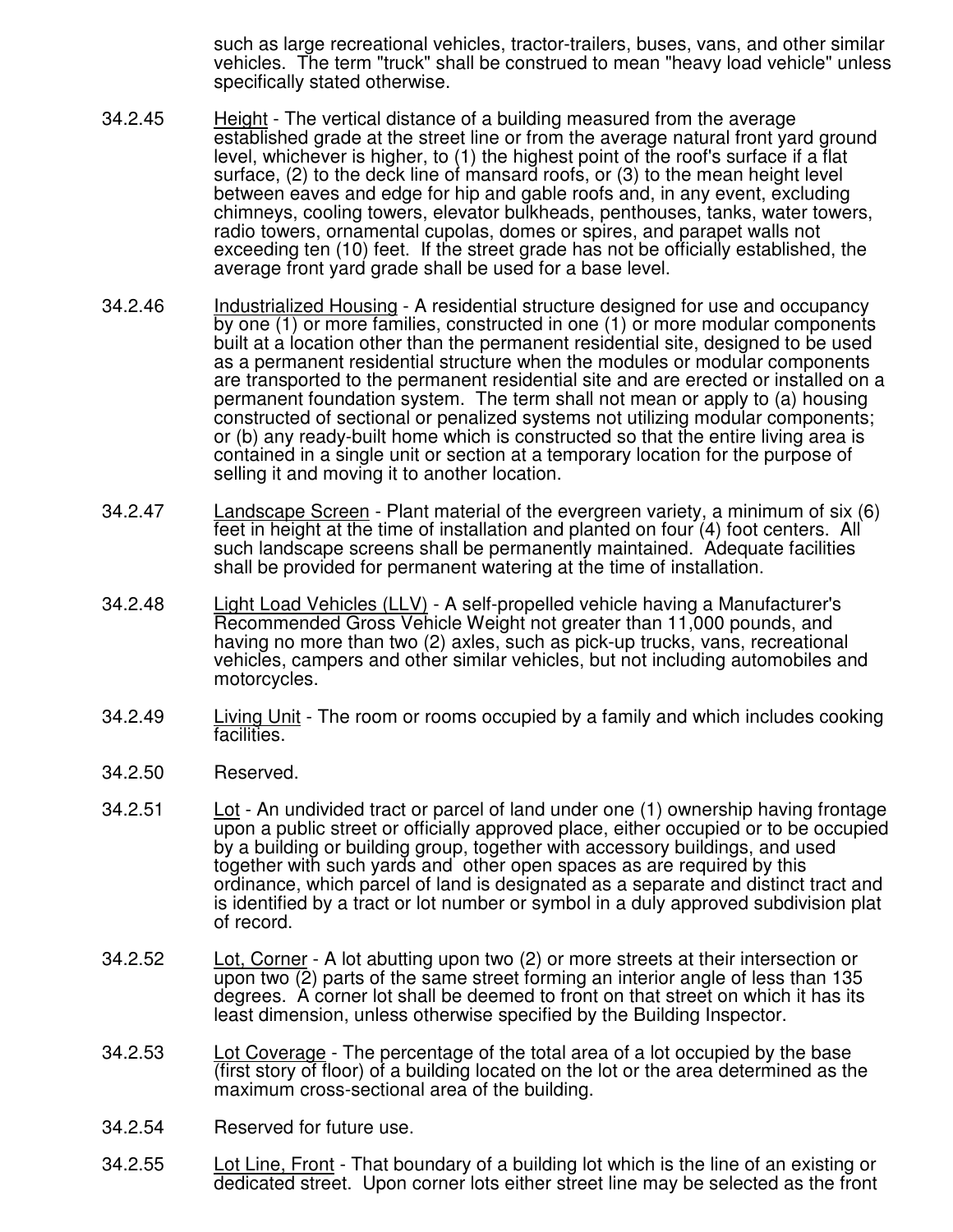lot line providing a front and rear yard are provided adjacent and opposite, respectively, to the front lot line.

- 34.2.56 Lot Line, Rear That boundary of a building lot which is most distant from or is most nearly parallel to the front lot line.
- 34.2.57 Lot Line, Side That boundary of a building lot which is not a front lot line or a rear lot line.
- 34.2.58 Lot Lines The line bounding a lot as defined herein.
- 34.2.59 Lot of Record A lot which is part of a subdivision, a plat of which has been recorded in the office of the county clerk of Smith County; or a parcel of land the deed for which is recorded in the office of the county clerk of Smith County prior to the adoption of this ordinance.
- 34.2.60 Reserved.
- 34.2.61 Lot or Building Site Land occupied or to be occupied by a building and its accessory building, and including such open spaces as are required under this ordinance, and having its principal frontage upon a public street or officially approved place.
- 34.2.62 Lot Width The width of a lot at the front building lines.
- 34.2.63 Main Building The building or buildings on a lot which are occupied by the primary use.
- 34.2.64 Manufactured Home (HUD Code) Park Any tract of land, under single ownership, of not less than one-half (1/2) acres and not more than ten (10) acres, approved for occupancy by manufactured housing and accessory structures related thereto and designed and operated in accordance with standards herein set forth or as set forth in any other ordinance of the City of Troup relating to the location, use, construction, operation or maintenance of manufactured housing.
- 34.2.65 Manufactured Home (HUD Code) Subdivision A tract of land of not less than two (2) acres to be used as a location primarily for owner-occupied HUD Code manufactured homes and which has been final platted of record in its entirety in accordance with the City of Troup Subdivision Regulations and in accordance with the Section 25 of this ordinance.
- 34.2.66 Manufactured Modular Homes "Modular Home" means a structure or building module as defined by statute and under the jurisdiction and control of the Texas Department of Labor and Standards, installed and used as a residence by a consumer, transportable in one (1) or more sections on a temporary chassis or other conveyance device, and designed to be used on a permanent foundation system. The term includes the plumbing, heating, air-conditioning, and electrical systems contained in the structure. The term does not include a mobile home as defined by statute; nor does it include building modules incorporating concrete or masonry as the primary structural component.
- 34.2.67 Manufacturing Processes Uses restricted from other zoning districts but permitted in the M-1 and M-2 districts under this definition are manufacturing and industrial uses which do not emit dust, smoke, odor gas, fumes, or present a possible hazard beyond the bounding property lines of the lot or tract upon which the use or uses are located, and which do not generate noise or vibration at the boundary of the lot or tract which is generally perceptible in frequency or pressure above the ambient level of noise or vibration in the adjacent area.
- 34.2.68 Mobile Home Park See Manufactured Home (HUD Code) Park.
- 34.2.69 Mobile Home Subdivision See Manufactured Home (HUD Code) Subdivision.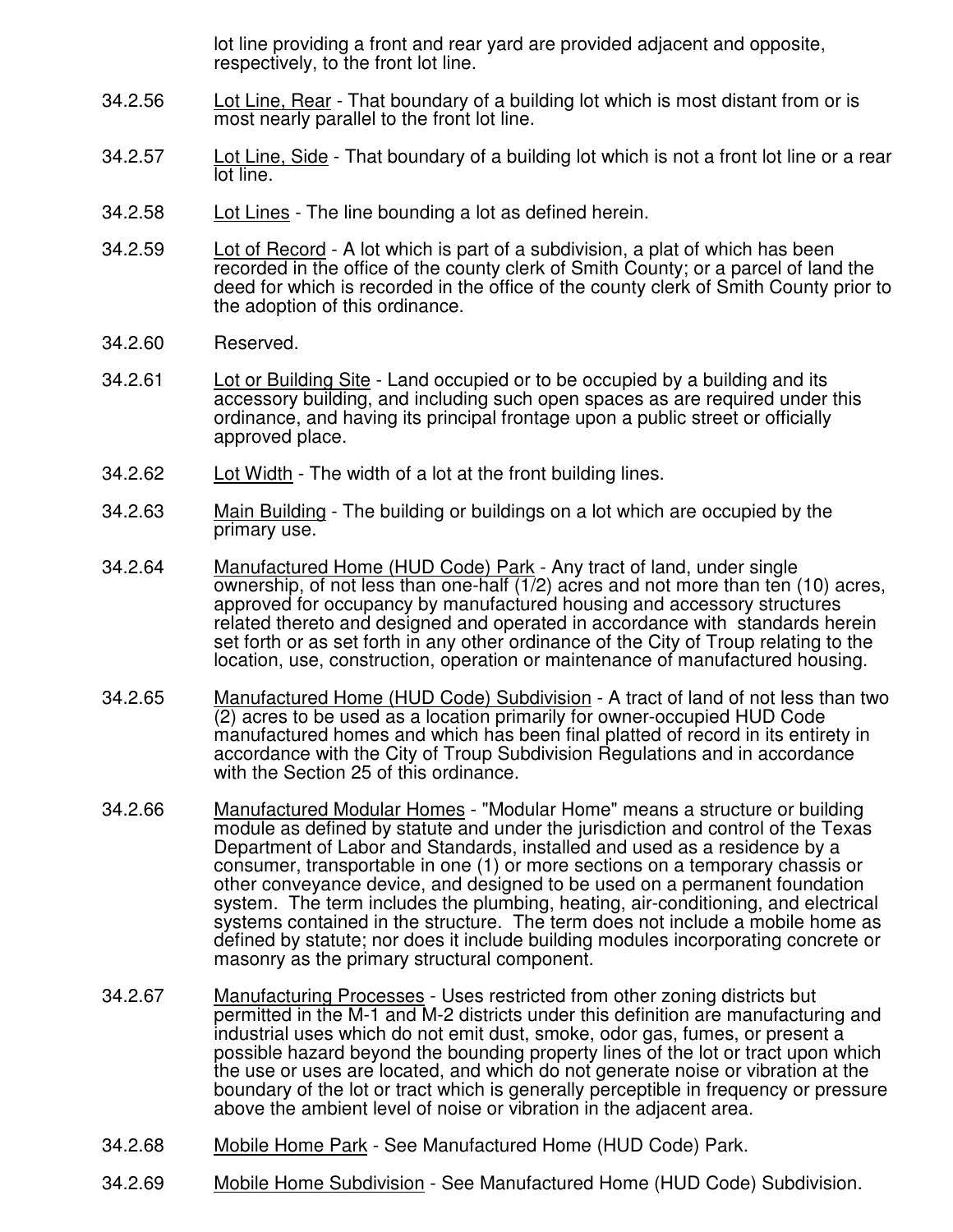- 34.2.70 Reserved.
- 34.2.71 Non-Conforming Building or Use A building, structure or use of land lawfully occupied at the time of the effective date of this ordinance or amendments thereto, and which does not conform to the use regulations of the district in which it is located.
- 34.2.72 Occupancy The use or intended use of the land or buildings by proprietors or tenants.
- 34.2.73 Off-Street Parking Incidental to Main Use Off-street parking spaces provided in accordance with the requirements specified by this ordinance and located on the lot or tract occupied by the main use or within two hundred (200) feet of such lot or tract and located within the same zoning district as the main use or in an adjacent parking district.
- 34.2.74 Off-Street Parking Space An area for the temporary storage of an automobile which shall be permanently reserved for such purpose and which shall not be within or on any public street, alley or other right-of-way. (See Section 26 for detailed descriptions and regulations.)
- 34.2.75 Open Space Area included in any side, rear or front yard or any unoccupied space on the lot that is open and unobstructed to the sky except for the ordinary projections of cornices, eaves, porches and plant material. Also see "Usable Open Space" (Section 34.2.101).
- 34.2.76 Open Storage The storage of any equipment, machinery, commodities, raw, semi-finished materials, and building materials, not accessory to a residential use, which is visible from any point on the building lot line when viewed from ground level to six (6) feet above ground level, for more than twenty-four (24) hours.
- 34.2.77 Parking Space An all-weather surfaced area used for parking a vehicle, not on a public street or alley, together with an all-weather surfaced driveway connecting the area with a street, permitting free ingress and egress without encroachment on the street.
- 34.2.78 Planning and Zoning Commission The duly appointed Planning and Zoning Commission of the City of Troup.
- 34.2.79 Plat A plan of a subdivision of land creating building lots or tracts and showing all essential dimensions and other information essential to comply with the subdivision standards of the City of Troup and subject to approval by the Planning and Zoning Commission.
- 34.2.80 Reserved.
- 34.2.81 Radio, Television and Microwave Towers Structures supporting antenna for transmitting or receiving any portion of the radio spectrum but excluding noncommercial antenna installations for home use of radio or television.
- 34.2.82 Residence Same as dwelling; when used with district, an area of residential regulations.
- 34.2.83 Residential District Any zoning district included in this ordinance in which residential use constitutes the primary permitted use classification, including the SF-E, SF-1, SF-2, MF, MH-1 and MH-2 district classification.
- 34.2.84 Room A building or portion of a building which is arranged, occupied, or intended to be occupied as living or sleeping quarters, but not including toilet or cooking facilities.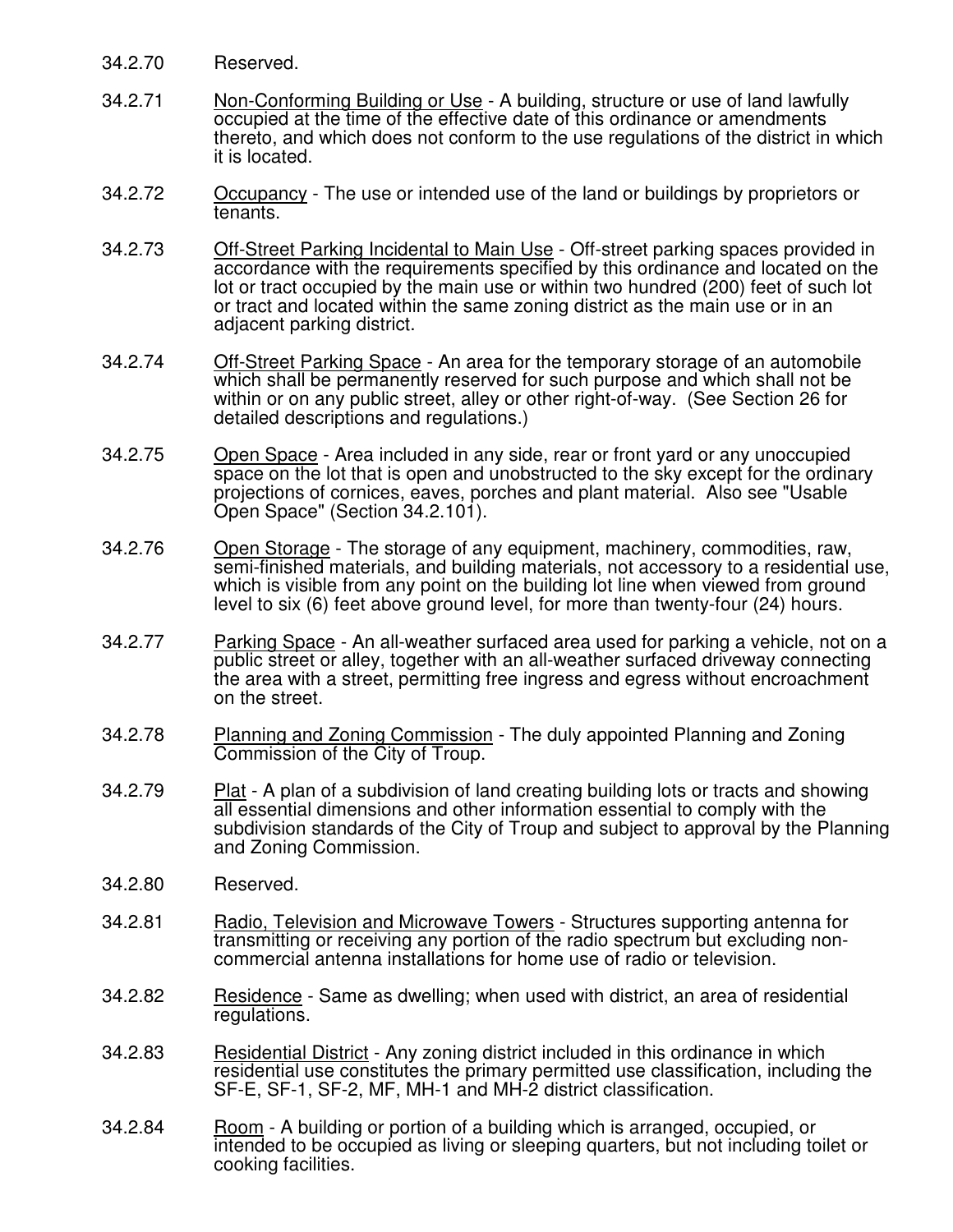- 34.2.85 Screening Device See "Landscape Screen".
- 34.2.86 Setback The minimum horizontal distance between the front wall of any projection of the building, excluding steps and unenclosed porch and the side street.

 34.2.87 Sign - A presentation or representative by letters, figures, designs, devices, pictures, emblems, insignia, numbers, lines or colors displayed so as to be visible to the public for the purpose of making anything known or attracting attention. This definition shall not include temporary merchandise signs within store windows.

- 34.2.88 Site Plan A detailed line drawing, to scale, showing scale used, north arrow, date and title of project, clearly describing the project and showing the following information:
	- a) Property lines, location and widths of all streets, alleys and easements.
	- b) Proper dimensions on all fundamental features such as lots, buildings, parking spaces and landscaped areas.
	- c) The location of setback lines, driveway openings and sidewalks.
	- d) All proposed buildings, free-standing sign locations, parking areas and open spaces.
	- e) All required landscaping, together with a description of type of material to be used.
	- f) A cross section of any required or proposed screening.
	- g) Total square footage of the development lot; total square footage of proposed structures; total footage of landscaped areas; total percentage of coverage; density of floor area ratio where applicable; height of all structures; number of parking spaces; square footage and design features of all signs; and solid waste collection facilities.
	- h) Name, address and telephone number of the proponent.
- 34.2.89 Story -The height between the successive floors of a building from the top floor to the roof. The standard height for a story is eleven (11) feet, six (6) inches.
- 34.2.90 Street Any thoroughfare or public driveway, other than an alley, more than thirty (30) feet in width, which has been dedicated or deeded to the public or public use.
- 34.2.91 Street Line A dividing line between a lot, tract or parcel of land and a contiguous street; the right-of-way.
- 34.2.92 Street, Local or Residential A street designed to serve properties abutting and in the immediate vicinity of the street, having a minimum right-of-way width of fifty (50) feet in single family residential districts and seventy-five (75) feet in all other districts.
- 34.2.93 Street, Major A street designed to serve the entire community or substantial portions of the community, as well as traffic of non-local origin and destination, having a minimum right-of-way width of one hundred (100) feet.
- 34.2.94 Street, Secondary or Collector A street designed to serve an area roughly one quarter (1/4) mile distant from each side of the street, having minimum right-ofway width of seventy-five (75) feet.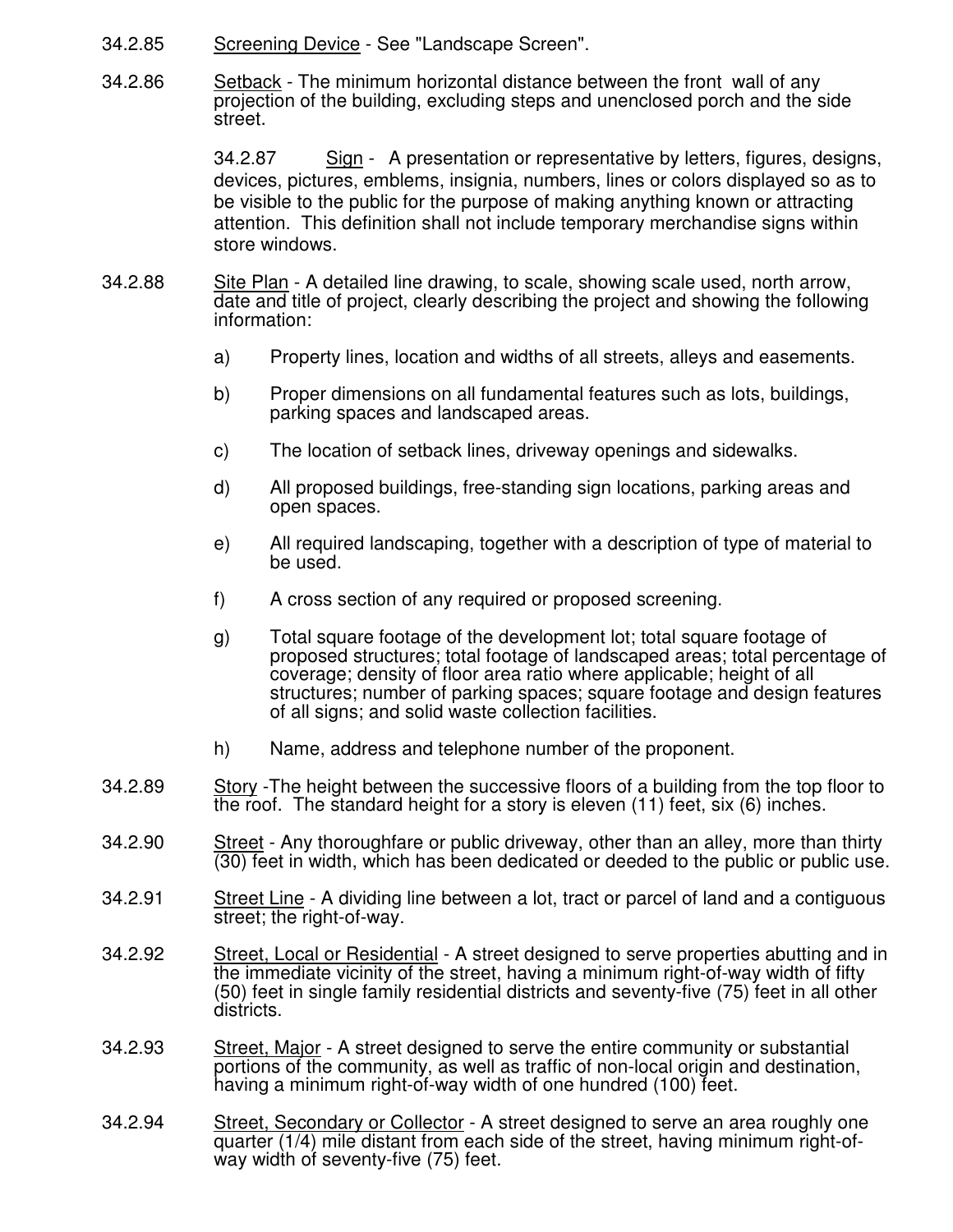- 34.2.95 Structural Alterations Any change in the supporting member of a building, such as a bearing wall, column, beams or girders.
- 34.2.96 **Structure** (Same as Building.)
- 34.2.97 Swimming Pool (Private) A swimming pool constructed for the exclusive use of the residents of a single family, two-family or apartment dwelling and located within the required side or rear yards; however, a pool shall not be located closer than eight (8) feet to any property line.
- 34.2.98 Tennis Court (Private) A surface designed and constructed for playing the game of tennis along with all fencing, nets and related appurtenances but excluding lighting for night play in residential areas except as may be otherwise provided or restricted by the Specific Use Permit.
- 34.2.99 Thoroughfare (Same as Street.)
- 34.2.100 Two Family Dwelling A building designed for occupancy by two families living independently of each other within separate units which have a common wall and are under one roof.
- 34.2.101 Usable Open Space An open area which is designed and intended to be used for outdoor living and/or recreation. An area of common usable open space shall have a slope not exceeding ten percent (10%), shall have no dimension of less than ten (10) feet, and may include landscaping, walks, water features and decorative objects. Usable open space shall not include rooftops, accessory buildings, parking areas, driveways, turn-around areas, or right-of-way or easement for streets or alleys.
- 34.2.102 Variance An adjustment in the application of the specific regulations of the Zoning Ordinance to a particular parcel of property which, because of special conditions or circumstances peculiar to the particular parcel, is necessary to prevent the property from being deprived of rights and privileges enjoyed by other parcels in the same vicinity and zoning district.
- 34.2.103 Wholesale -The sale of goods, merchandise, services and/or commodities for resale by the purchaser and does not offer retail sales to the general public.
- 34.2.104 Yard An open space, other than a court, on the lot in which a building is situated and which is not obstructed from a point forty (40) inches above the general ground level of the graded lot to the sky, except as provided for roof overhang and similar special architectural features and plant material.
- 34.2.104a Yard, Front An open, unoccupied space on a lot facing a street extending across the front of a lot between the side lot lines and from the main building to the front lot or street line with the minimum horizontal distance between the street line and the main building line as specified for the district in which it is located.
- 34.2.104b Yard, Rear An open, unoccupied space, except for accessory buildings as herein permitted extending across the rear of a lot from one (1) side lot line to the other side lot line.
- 34.2.104c Yard, Side An open, unoccupied space or spaces on one (1) side or two (2) sides of a main building and on the same lot with the building, situated between he building and a side line of the lot and extending through from the front yard to the rear yard. Any lot line not the rear line or front line shall be deemed a side line.
- 34.2.105 Zoning District Map The official certified map upon which the boundaries of the various zoning districts are drawn.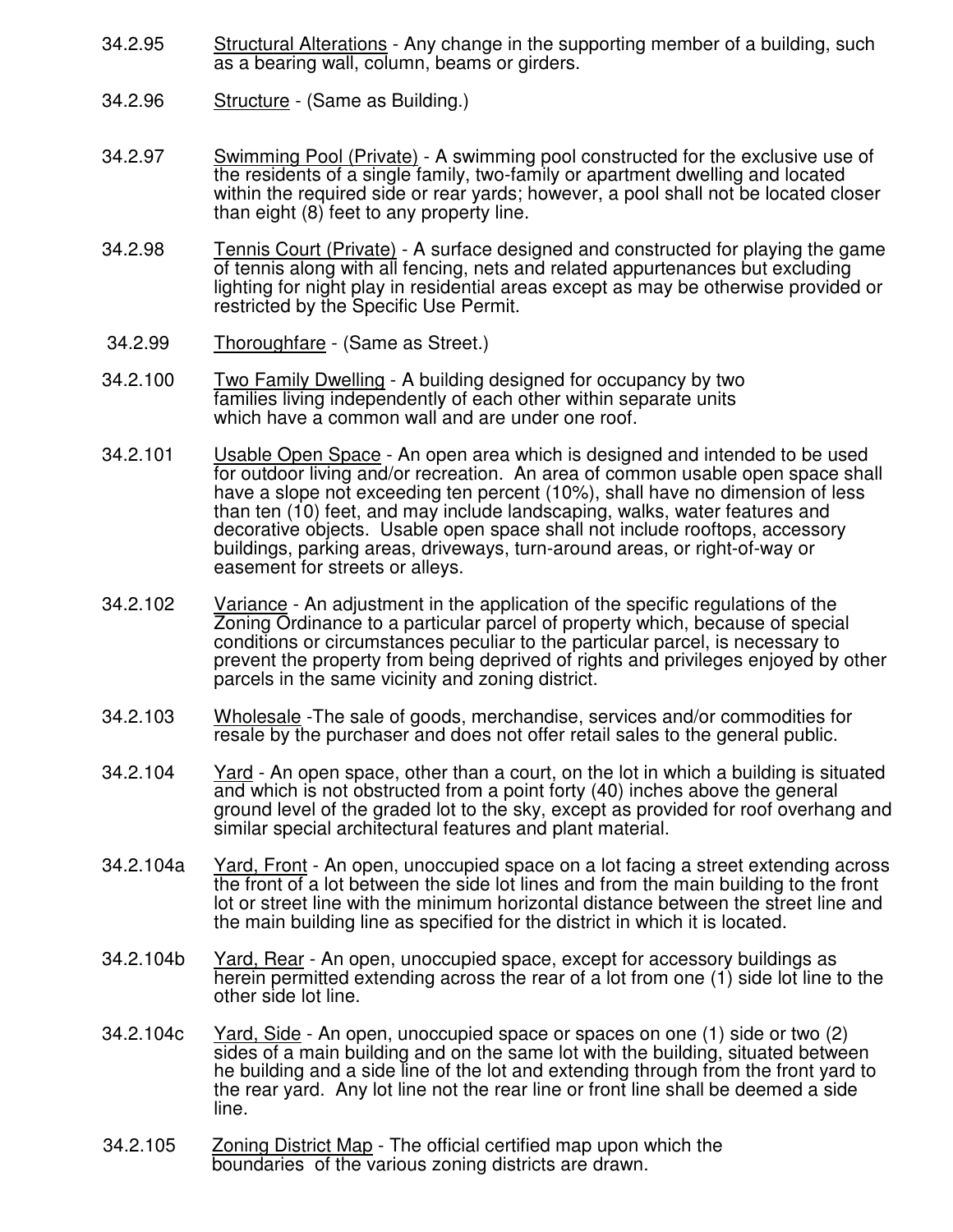34.2.106 Zoning Ordinance - This ordinance containing land use regulations for the City of Troup.

# **SECTION 34.3 EXTERIOR CONSTRUCTION AND DESIGN REQUIREMENTS**

## SECTION 34.3.1 PURPOSE

The City Council of the City of Troup finds that it is necessary to regulate the exterior finish and appearance of buildings that are erected within the City in order to insure the consistency in quality, compatibility, and character of buildings within comparable zoning districts. The regulation of exterior materials and building construction assures consistent provision of both a high level of structural durability relative to impacts from natural and manmade forces over time and a safe environment for those occupants, equipment, and goods within the structure. The provision of a quality exterior finish compliments the building construction by reducing maintenance needs, providing a surface more resistant to damage, assisting in maintaining structure and property value over a longer period, contributing substantially to the compatibility and character of its neighborhood or surroundings.

# SECTION 34.3.2 DEFINITIONS

For the purpose of this Ordinance, the following definitions shall apply: Masonry Construction.

This term shall be construed to mean that form of construction composed of brick, stone, decorative concrete block or tile, or other similar building units or materials (or combination of these materials) laid up unit by unit and set in mortar, and shall exclude wall area devoted to doors and windows. As applicable to meeting the minimum requirements for the exterior construction of buildings within each zoning district, this term shall include the following materials:

## Hard fired brick.

 Shall be kiln fired clay or slate material and can include concrete brick if it is to the same American Society for Testing and Materials (ASTM) standard for construction as typical hard fired clay brick. The material shall be Severe Weather grade. Unfired or under-fired clay, sand or shale brick are not allowed.

## Stone.

 Includes naturally occurring granite, marble, limestone, slate, river rock, and other similar hard and durable all-weather stone that is customarily used in exterior construction material. Cast or manufactured stone product, provided that such product yields a highly textured, stone-like appearance.

Decorative concrete block.

Shall be highly textured finish such as split-faced, indented, hammered, fluted, ribbed, or similar architectural finish. Coloration shall be integral to the masonry material and shall not be painted on.

## Concrete pre-cast or tilt wall panel.

Shall be of an architectural finish that is equal to or exceeds the appearance and texture of face brick or stone. Coloration shall be integral to the masonry material and shall not be painted on. Stucco.

An exterior plaster made from a mixture of cement, sand, lime and water spread over metal screening or chicken wire or lath.

## Exterior Insulated Finish System.

A synthetic stucco cladding system that typically consists of the main components:

a) Panels of expanded polystyrene foam insulation installed with adhesive or

mechanically fastened to the substrate, usually plywood or oriented strand board;

b) A base coat over the foam insulation panels,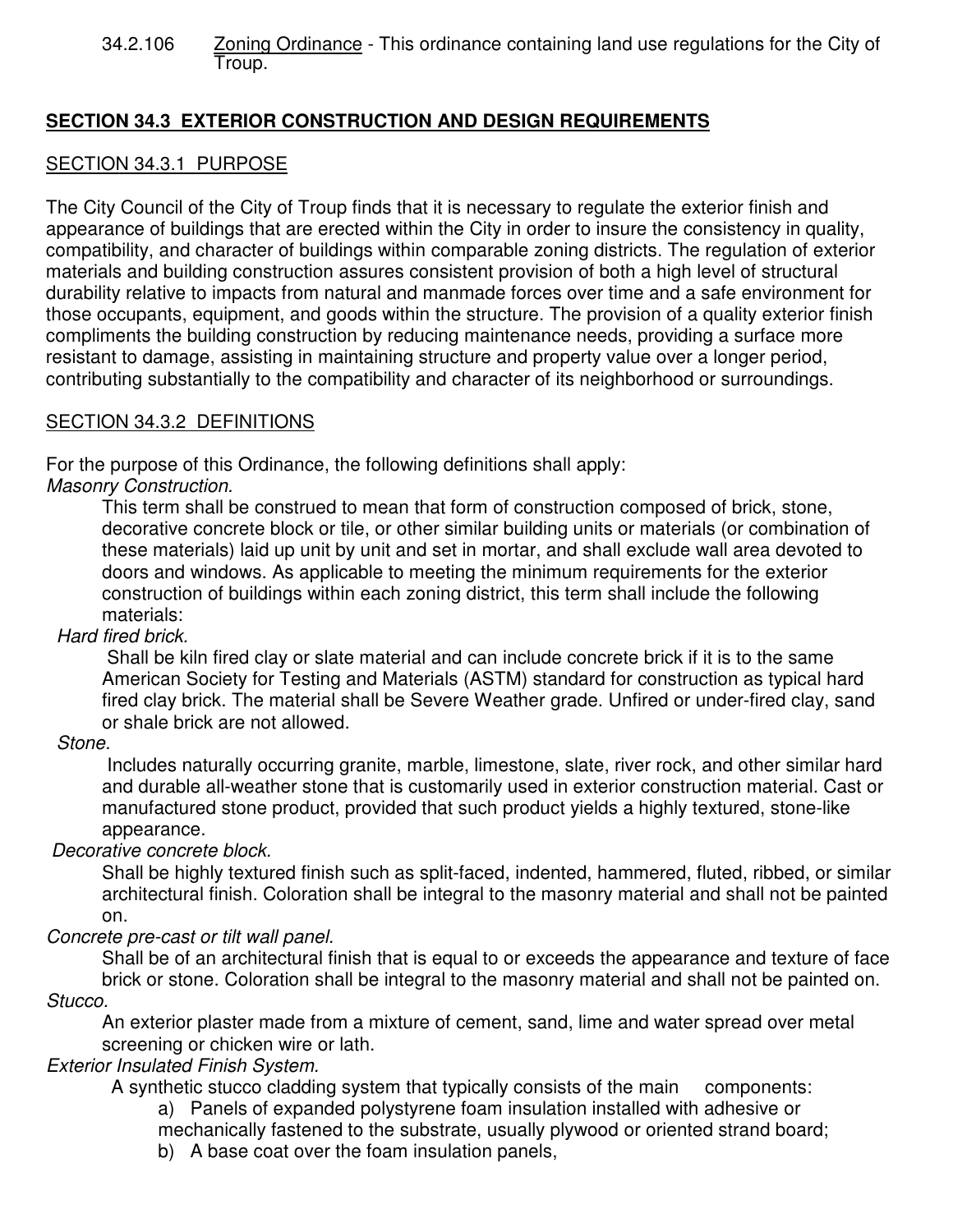c) A glass fiber reinforcing mesh laid over the polystyrene insulation panels and fully imbedded in the base coat; and

d) A finishing coat over the base coat and the reinforcing mesh.

# Exterior Wall Surface.

All areas of a structure's wall sections located above the finish floor elevation of the foundation, exclusive of doors and windows.

# SECTION 34.3.3 MINIMUM EXTERIOR CONSTRUCTION STANDARDS

The standards and criteria contained within this subsection are deemed to be minimum standards and shall apply to all new building construction occurring within any zoning district in the City of Troup as follows:

# A. Single-Family and Two-Family Residential.

1. The first floor exterior wall surface of all new single-family and two-family dwellings shall be of 100% masonry construction. When located along the front or back elevation of a structure, areas of exterior walls located directly beneath covered porches or patios that have a minimum dimension of four feet in depth and eight feet in width shall not be counted as exterior wall surface when calculating the masonry requirement for the first floor.

2. A minimum of 75% of the exterior wall surfaces above the first floor shall be of masonry construction. Architectural trim features such as dormers or gables shall not be counted as exterior wall surface when calculating the masonry requirement above the first floor and may be located on any wall surface.

# B. Multiple-Family Dwellings.

All exterior wall surfaces of all new multiple-family dwellings shall be of 100% masonry construction. Covered breezeways and areas of exterior walls located directly beneath covered porches, patios and balconies that have a minimum dimension of four feet in depth and eight feet in width shall not be counted as exterior wall surface when calculating the masonry requirement.

# C. Non-Residential Structures.

All exterior wall surfaces of all new non-residential structures shall be of 100% masonry construction. When located along the front or back elevation of a structure, areas of exterior walls located directly beneath covered porches or patios that have a minimum dimension of four feet in depth and eight feet in width shall not be counted as exterior wall surface when calculating the masonry requirement.

# D. Applicability.

The Minimum Exterior Construction Standards established in this Section shall not apply to the following class or kind of buildings:

- 1. Public or governmental facilities;
- 2. Public or private schools

3. Facilities located within Manufacturing Areas that were developed or are managed by the Troup Economic Development Corporation. The Troup Economic Development Corporation receives funds from sales tax revenues governed by the City Council of the City of Troup. These Manufacturing Areas shall abide by deed restrictions governing exterior construction standards as agreed to by the Troup City Council.

4. Detached accessory buildings having not more than four hundred (400) square feet of floor area when located on the same lot as a single-family or two family dwelling. Accessory Dwelling Units as defined by the Zoning Ordinance are not considered detached accessory buildings in the application of this Subsection.

5. Temporary construction and material storage buildings utilized during construction of permanent improvements on a parcel of land, within subdivision or other similar circumstance such as a public works project. The temporary structure shall be completely removed upon the expiration of its building permit or upon completion of the permanent improvement, whichever occurs first.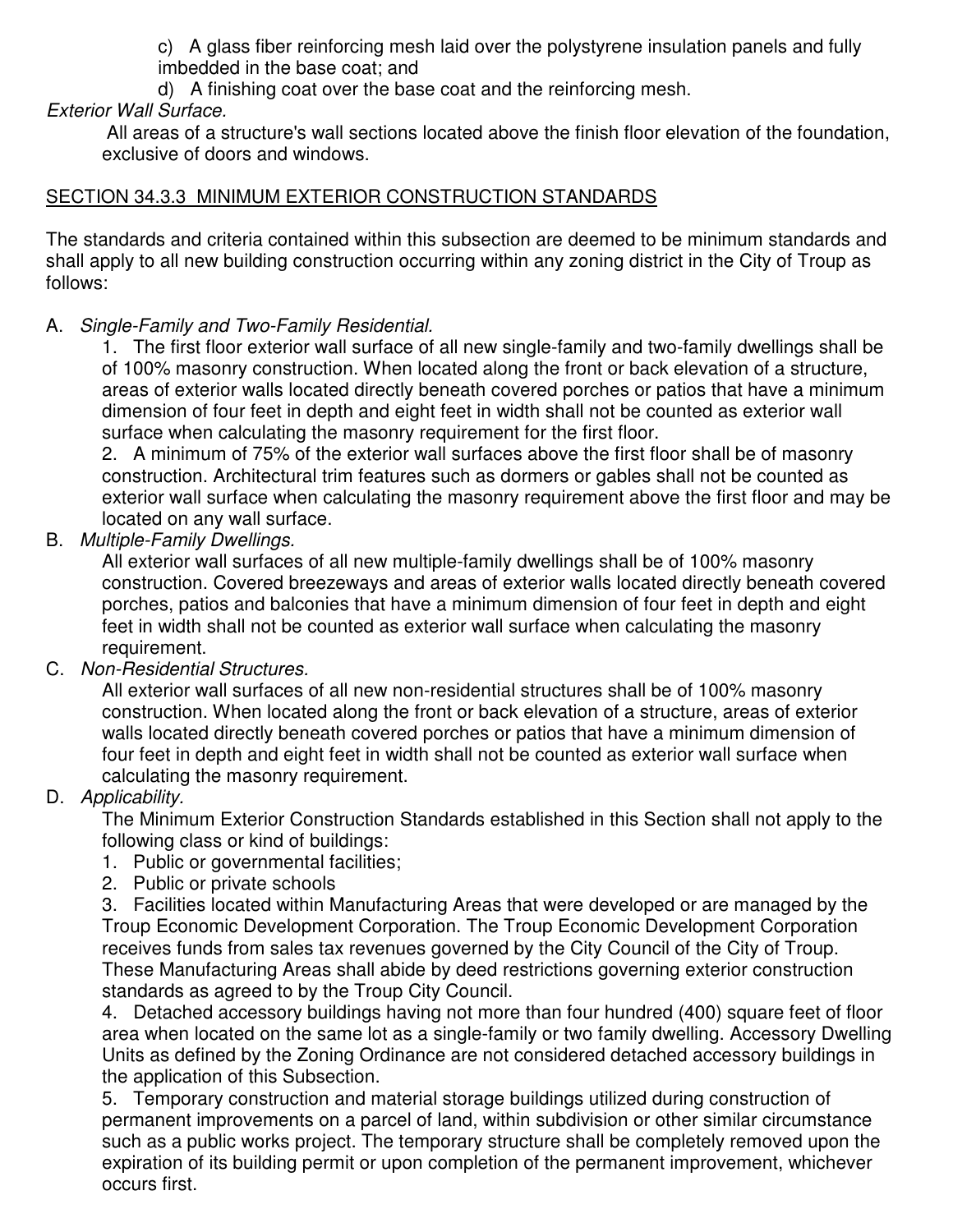6. Barns and farm accessory buildings if such buildings are used solely for agricultural purposes.

7. Historic Landmarks designated by the City Council

8. Remodeling, renovating or expansion of existing single-family or two-family dwellings when matching materials (or materials that simulate the appearance of the existing exterior) are utilized.

# E. Alternative Exterior Materials.

The City Council may approve an alternative exterior construction material(s) only upon a determination that the proposed materials are sufficiently durable, and fire and weather resistant to achieve the stated purpose of these requirements; and

1. The proposed building materials and arrangement of the materials provide consistency of appearance with existing structures on the property or within the neighborhood in which it is located, or

2. The proposed building material(s) create an appearance that associates a time, a place, an event, or an activity with the development in a thematic manner.

All requests to utilize an alternative exterior construction material(s) shall be in writing and shall address the durability of the proposed material(s) along with an explanation of its use as it relates to Subsection 1 or 2 above.

Such requests shall be accompanied by a site plan and a facade plan in the case of an individual structure or group of structures developed as a single non-residential project. In the case of a residential development involving the utilization of an alternative exterior construction material(s) on a neighborhood wide basis, a concept plan or approved plat and typical facade treatments shall accompany the request. The City may require the submission of an actual sample(s) of the proposed alternative exterior construction material(s).

A request to utilize an alternative exterior construction material(s) shall be submitted to the Building Official. The City Council shall consider the request within thirty (30) days of submittal. The approval of an alternative exterior construction material(s) shall be on a case-by-case basis and is solely at the discretion of the City Council.

# **SECTION 35 BUILDING PERMITS AND CERTIFICATES OF OCCUPANCY**

## 35.1 General Requirements

No permanent structure may be constructed or otherwise located within the city limits prior to issuance of a Building Permit by the Building Inspector. No permanent structure constructed or otherwise located within the city limits may be occupied prior to issuance of a Certificate of Occupancy by the Building Inspector. No change in the existing conforming use of a permanent structure, or of land to a use of a different classification under this ordinance, and no change in the legally conforming use of a permanent structure or of land may take place prior to issuance of a Certificate of Occupancy by the Building Inspector.

## 35.2 Procedure for New or Altered Buildings

Plans for any permanent structure to be constructed or otherwise located within the city limits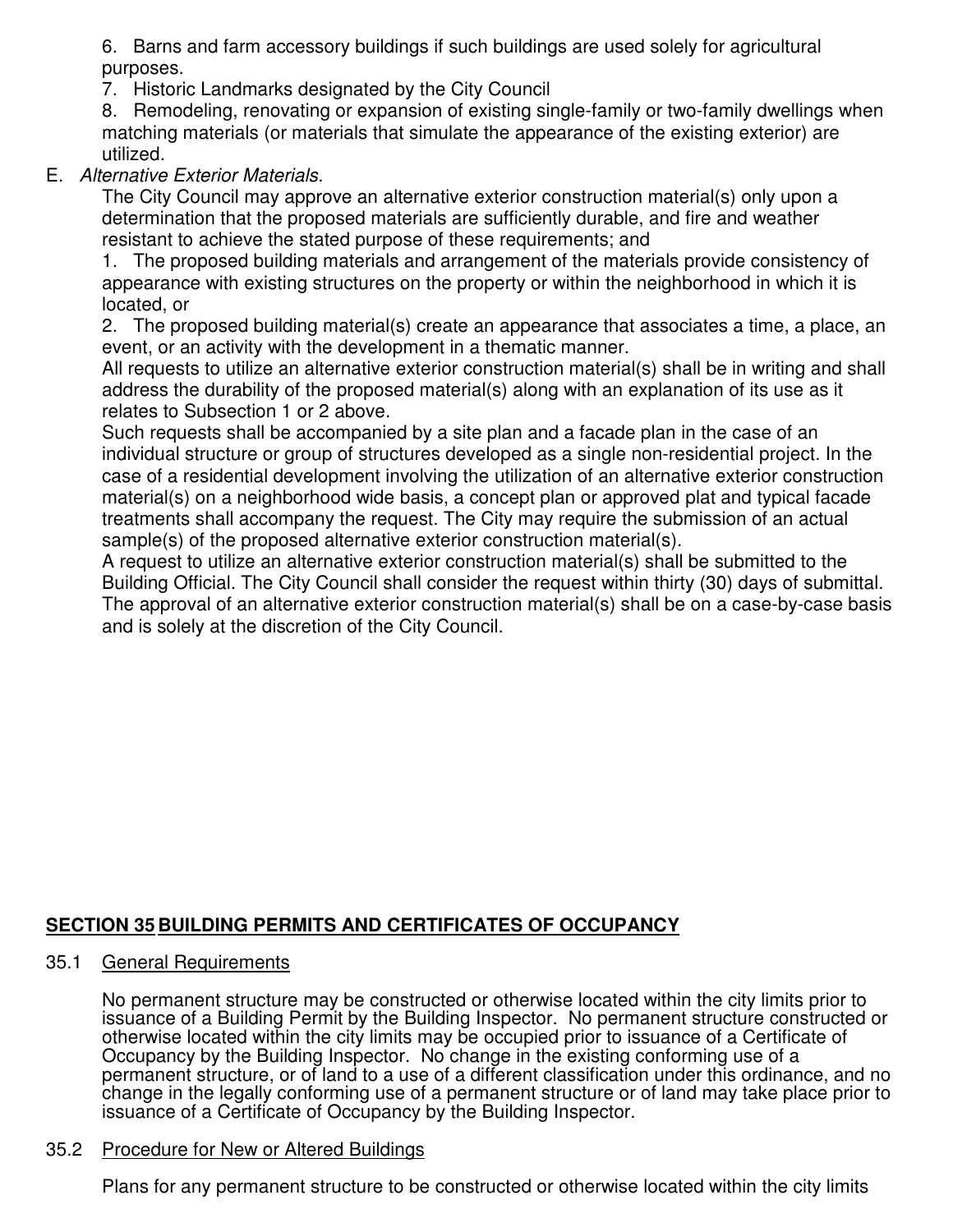must be approved by the Building Inspector who, upon approval, shall issue a Building Permit. A complete application for a Building Permit shall contain details of foundation and structure sufficient to determine compliance with applicable provisions of the Building Code. Upon submission of a complete application, the Building Inspector shall issue a Building Permit. After issuance of a Building Permit and prior to issuance of a Certificate of Occupancy, the Building Inspector shall conduct a foundation, plumbing, electrical and framing inspection. After such inspection, the Building Inspector shall issue a Certificate of Occupancy if the plans and the results of the inspection comply with the provisions of all applicable ordinances and regulations.

#### 35.3 Procedure for Vacant Land or a Change in Use

Written application for a Certificate of Occupancy for the use of vacant land, or for a change in the use of land or a building, or for a change in a non-conforming use, as herein provided, shall be made to said Building Inspector. If the proposed use is in conformity with the provisions of this ordinance, the Certificate of Occupancy therefore shall be issued with ten (10) days after the application for same has been made.

### 35.4 Contents of Certificate of Occupancy

Every Certificate of Occupancy shall state that the building or the proposed use of a building or land complies with all provisions of the building and fire laws and ordinances. A record of all Certificates of Occupancy shall be kept on file in the Office of the Building Inspector or his agent and copies shall be furnished on request to any person having proprietary or tenancy interest in the building or land affected.

### 35.5 Temporary Certificate

Pending the issuance of a regular certificate, a temporary Certificate of Occupancy may be issued by the Building Inspector for a period not exceeding six (6) months during the completion of alterations or during partial occupancy of a building pending its completion. Issuance of a temporary certificate shall not be construed to alter the respective rights, duties, or obligations of the owner or of the City relating to the use occupancy of the premises or any other matter covered by this ordinance.

#### 35.6 Certificates for Non-Conforming Uses

A Certificate of Occupancy shall be required for all lawful non-conforming uses of land or buildings created by adoption of this ordinance. Application for such Certificate of Occupancy for a non-conforming use shall be filed with the Building Inspector by the owner or lessee of the building or land occupied by such non-conforming use within one (1) year of the effective date of this ordinance. It shall be the duty of the Building Inspector to issue a Certificate of Occupancy for a lawful non-conforming use, but failure to apply for such Certificate of Occupancy for a non-conforming use shall be evidence that said non-conforming use was either illegal or did not lawfully exist at the effective date of this ordinance.